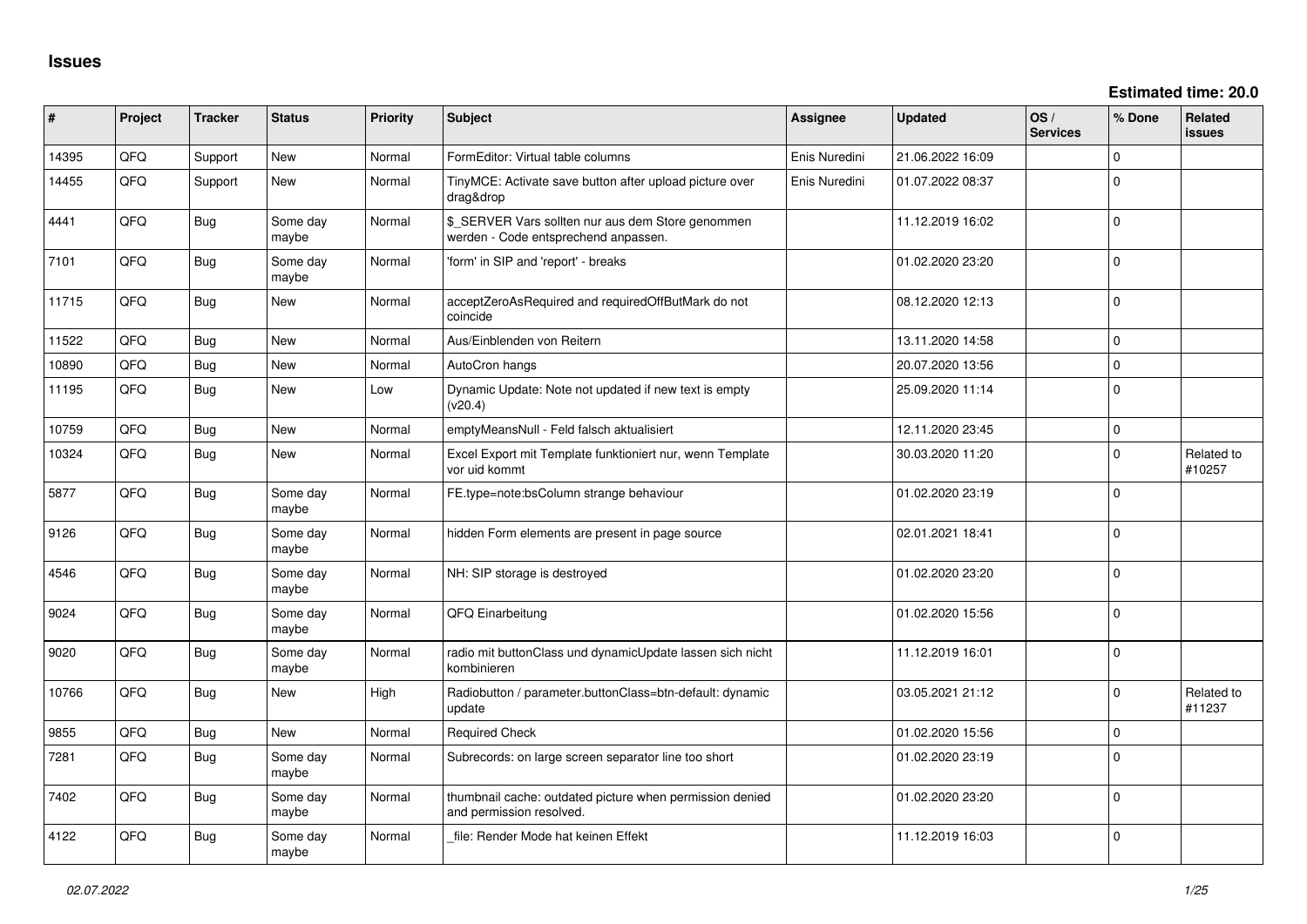| #     | Project | <b>Tracker</b> | <b>Status</b>     | <b>Priority</b> | <b>Subject</b>                                                                                                                                           | <b>Assignee</b> | <b>Updated</b>   | OS/<br><b>Services</b> | % Done      | Related<br>issues                           |
|-------|---------|----------------|-------------------|-----------------|----------------------------------------------------------------------------------------------------------------------------------------------------------|-----------------|------------------|------------------------|-------------|---------------------------------------------|
| 4138  | QFQ     | <b>Bug</b>     | Some day<br>maybe | Normal          | style fehlt                                                                                                                                              |                 | 11.12.2019 16:03 |                        | $\Omega$    |                                             |
| 13647 | QFQ     | <b>Bug</b>     | New               | Normal          | Autofocus funktioniert nicht auf Chrome                                                                                                                  | Benjamin Baer   | 19.03.2022 17:44 |                        | $\mathbf 0$ |                                             |
| 11057 | QFQ     | Bug            | <b>New</b>        | High            | Checkboxes ohne span.checkmark im Report werden<br>ausgeblendet                                                                                          | Benjamin Baer   | 03.05.2021 21:12 |                        | $\Omega$    | Related to<br>#11039                        |
| 2665  | QFQ     | Bug            | Priorize          | Normal          | Dynamic Update funktioniert nicht, wenn beim<br>entsprechenden FormElement eine size angegeben ist.                                                      | Benjamin Baer   | 03.01.2022 08:12 |                        | 30          |                                             |
| 9898  | QFQ     | <b>Bug</b>     | Feedback          | Normal          | Formular trotz Timeout gespeichert                                                                                                                       | Benjamin Baer   | 01.02.2020 15:56 |                        | $\Omega$    |                                             |
| 6566  | QFQ     | Bug            | Priorize          | Normal          | Link Function 'delete': provided parameter missing on page<br>reload                                                                                     | Benjamin Baer   | 03.01.2022 08:08 |                        | $\Omega$    |                                             |
| 2063  | QFQ     | Bug            | Some day<br>maybe | Normal          | Pills auf 'inaktiv' setzen falls keine Element auf dem Pill<br>sichtbar sind.                                                                            | Benjamin Baer   | 11.12.2019 16:03 |                        | $\Omega$    | Related to<br>#3752                         |
| 6140  | QFQ     | Bug            | Priorize          | Normal          | QFQ DnD Sort: Locked fields                                                                                                                              | Benjamin Baer   | 21.03.2022 09:56 |                        | $\mathbf 0$ |                                             |
| 13528 | QFQ     | <b>Bug</b>     | <b>New</b>        | Normal          | gfg.io > releases: es wird kein neues Release angelegt                                                                                                   | Benjamin Baer   | 19.03.2022 17:46 |                        | $\mathbf 0$ |                                             |
| 11237 | QFQ     | Bug            | New               | High            | Radiobutton / parameter.buttonClass= btn-default - kein dirty<br>Trigger                                                                                 | Benjamin Baer   | 03.05.2021 21:12 |                        | $\Omega$    | Related to<br>#10766                        |
| 9535  | QFQ     | Bug            | Feedback          | Normal          | Report:  AS '_vertical' - column to wide - vertical >> rot45,<br>rot90                                                                                   | Benjamin Baer   | 01.02.2020 15:56 |                        | $\Omega$    |                                             |
| 4454  | QFQ     | Bug            | Some day<br>maybe | Normal          | Required Elements: multiple elements in a row - whole row<br>marked if only one input is empty.                                                          | Benjamin Baer   | 01.02.2020 23:20 |                        | $\Omega$    |                                             |
| 4398  | QFQ     | <b>Bug</b>     | Some day<br>maybe | Normal          | Typeahead: mouse click in a prefilled input opens a single<br>item dropdown with the current value - click on it seems to<br>set the value, not the key. | Benjamin Baer   | 01.02.2020 23:20 |                        | $\Omega$    | Related to<br>#4457                         |
| 4457  | QFQ     | Bug            | Priorize          | Normal          | typeahead: pressing return to select an item, saves the form<br>and closes the form.                                                                     | Benjamin Baer   | 03.01.2022 08:01 |                        | $\Omega$    | Related to<br>#4398                         |
| 5576  | QFQ     | <b>Bug</b>     | <b>New</b>        | Normal          | Using MySQL 'DROP' requires privilege - wich is not really<br>necessary.                                                                                 | Carsten Rose    | 01.02.2020 23:21 |                        | $\Omega$    |                                             |
| 4651  | QFQ     | <b>Bug</b>     | Some day<br>maybe | Normal          | "Loading document" Modal wird angezeigt bei uzhcd type=2<br>Ansicht                                                                                      | Carsten Rose    | 01.02.2020 23:20 |                        | $\Omega$    |                                             |
| 5768  | QFQ     | Bug            | Some day<br>maybe | Normal          | '{{pageLanguage:T}}' missing if QFQ is called via api                                                                                                    | Carsten Rose    | 01.02.2020 23:19 |                        | $\Omega$    |                                             |
| 4092  | QFQ     | Bug            | Some day<br>maybe | Normal          | 1) Logging verbessern wann welches FE warum ausgefuehrt   Carsten Rose<br>wird, 2) Documentation: Best Practice Template Group                           |                 | 01.02.2020 23:19 |                        | 0           | Related to<br>#3504                         |
| 9281  | QFQ     | <b>Bug</b>     | Some day<br>maybe | Normal          | Allow STRICT_TRANS_TABLES                                                                                                                                | Carsten Rose    | 02.01.2021 18:43 |                        | 0           |                                             |
| 14077 | QFQ     | <b>Bug</b>     | New               | Normal          | As link: Attribute 'class' missing by r:1 and r:3 - but should<br>set                                                                                    | Carsten Rose    | 28.05.2022 11:02 |                        | $\Omega$    | Related to<br>#5342,<br>Related to<br>#4343 |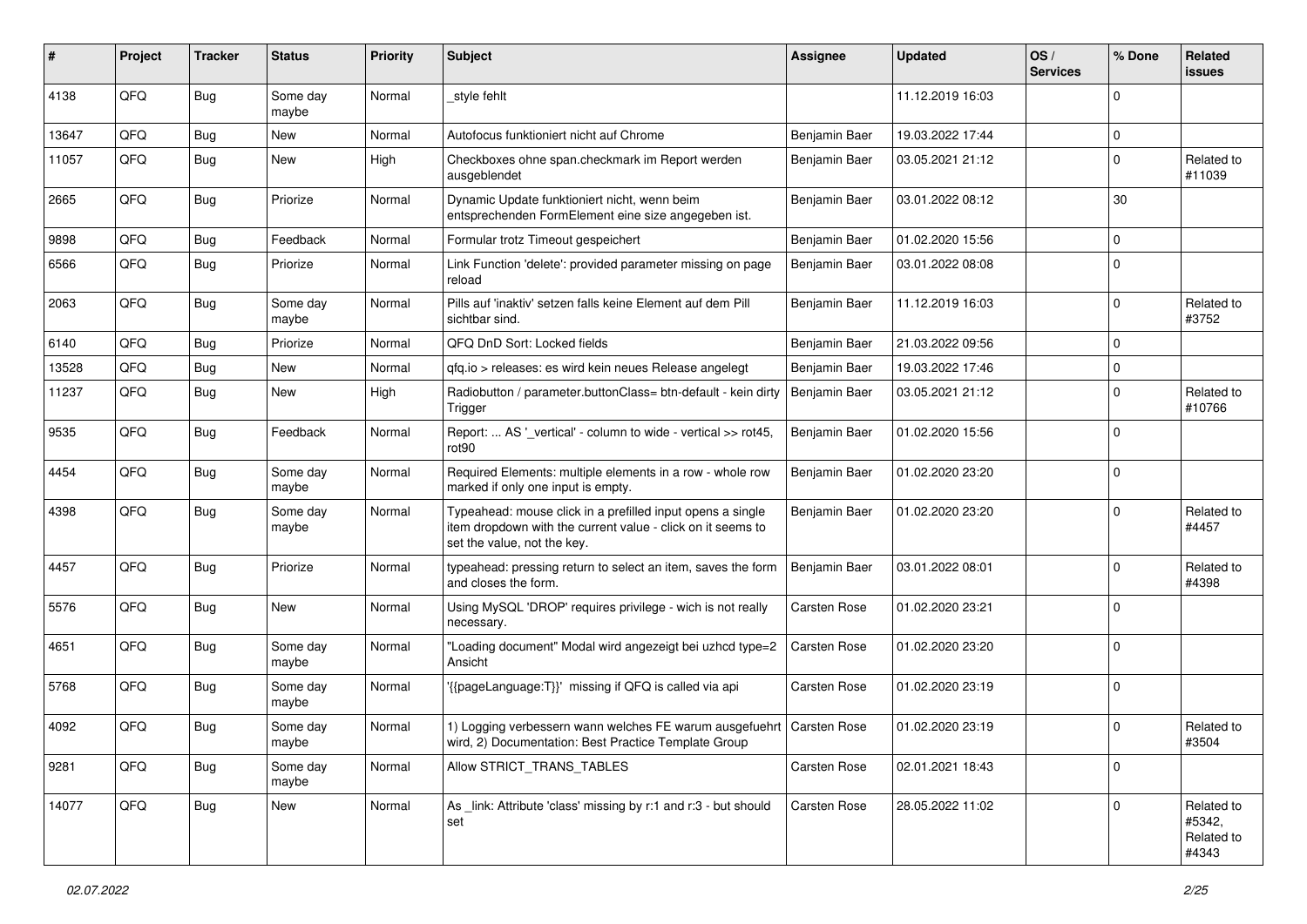| ∦     | <b>Project</b> | <b>Tracker</b> | <b>Status</b>     | <b>Priority</b> | <b>Subject</b>                                                                                                                | Assignee            | <b>Updated</b>   | OS/<br><b>Services</b> | % Done       | Related<br><b>issues</b> |
|-------|----------------|----------------|-------------------|-----------------|-------------------------------------------------------------------------------------------------------------------------------|---------------------|------------------|------------------------|--------------|--------------------------|
| 14233 | QFQ            | Bug            | <b>New</b>        | Normal          | AS _link: question - HTML is not rendered                                                                                     | Carsten Rose        | 28.05.2022 11:02 |                        | $\Omega$     |                          |
| 9275  | QFQ            | Bug            | <b>New</b>        | Normal          | autcron: t3 page, which takes to long to respond, is not<br>reported properly                                                 | <b>Carsten Rose</b> | 01.02.2020 23:22 |                        | 100          |                          |
| 8431  | QFQ            | <b>Bug</b>     | <b>New</b>        | High            | autocron.php with wrong path                                                                                                  | Carsten Rose        | 03.05.2021 21:14 |                        | $\mathbf 0$  |                          |
| 3782  | QFQ            | Bug            | Priorize          | Normal          | Bei fehlerhafter Eingabe (z.B. Datum) sollte das erwartete<br>Format angezeigt werden                                         | Carsten Rose        | 01.02.2020 10:13 |                        | $\Omega$     |                          |
| 12546 | QFQ            | Bug            | Feedback          | Normal          | Branch 'Development' - Unit Tests mit dirty workaround<br>angepasst                                                           | Carsten Rose        | 19.03.2022 17:48 |                        | $\Omega$     |                          |
| 9958  | QFQ            | <b>Bug</b>     | Priorize          | Normal          | Broken subrecord query: no error message                                                                                      | Carsten Rose        | 05.02.2021 15:15 |                        | $\mathbf{0}$ |                          |
| 9177  | QFQ            | <b>Bug</b>     | New               | Normal          | Bug? QFQ tries to save an action FE, which has real<br>existing column name                                                   | Carsten Rose        | 01.02.2020 23:22 |                        | $\Omega$     |                          |
| 13451 | QFQ            | <b>Bug</b>     | <b>New</b>        | Normal          | Character Counter / Max Character: Problem in Safari                                                                          | Carsten Rose        | 15.04.2022 17:18 |                        | $\mathbf 0$  |                          |
| 9669  | QFQ            | Bug            | Some day<br>maybe | Normal          | Checkbox / Template Group: radio/checkbox visible broken<br>after 'add'                                                       | Carsten Rose        | 16.06.2021 13:47 |                        | $\Omega$     | Related to<br>#8091      |
| 11752 | QFQ            | Bug            | <b>New</b>        | Normal          | checkbox renders multiple input elements with same name                                                                       | Carsten Rose        | 17.12.2020 14:58 |                        | $\Omega$     | Related to<br>#11750     |
| 9691  | QFQ            | <b>Bug</b>     | In Progress       | Normal          | Checkbox: dynamic update > readonly                                                                                           | Carsten Rose        | 01.02.2020 23:22 |                        | 50           | Related to<br>#9834      |
| 4279  | QFQ            | <b>Bug</b>     | Some day<br>maybe | High            | config.linkVars lost                                                                                                          | Carsten Rose        | 03.05.2021 21:14 |                        | $\Omega$     |                          |
| 3349  | QFQ            | <b>Bug</b>     | Some day<br>maybe | Normal          | config.qfq.ini: a) vertraegt keine '=' im Value (z.B. Passwort),<br>b) Values sollten in ticks einschliessbar sein (spaces, ) | Carsten Rose        | 11.12.2019 16:02 |                        | $\Omega$     |                          |
| 12714 | QFQ            | Bug            | <b>New</b>        | Normal          | Conversion of GIF to PDF broken when GIF contains Alpha.                                                                      | Carsten Rose        | 19.03.2022 17:49 |                        | $\Omega$     |                          |
| 12327 | QFQ            | <b>Bug</b>     | <b>New</b>        | Normal          | Copy to clipboard: Glyphicon can not be changed                                                                               | Carsten Rose        | 27.12.2021 17:59 |                        | $\mathbf 0$  |                          |
| 3130  | QFQ            | <b>Bug</b>     | Some day<br>maybe | Normal          | Debug Info's nicht korrekt nach 'New > Save'.                                                                                 | Carsten Rose        | 11.12.2019 16:03 |                        | $\Omega$     | Related to<br>#3253      |
| 13460 | QFQ            | Bug            | <b>New</b>        | Normal          | Doc: Password set/reset  password should not processed<br>with 'html encode'                                                  | Carsten Rose        | 19.03.2022 17:46 |                        | $\Omega$     |                          |
| 4293  | QFQ            | Bug            | Some day<br>maybe | Normal          | Download broken if token 'd:' is missing - but no error<br>message                                                            | Carsten Rose        | 11.12.2019 16:03 |                        | $\Omega$     | Related to<br>#7514      |
| 5221  | QFQ            | Bug            | <b>New</b>        | High            | Download Dialog: Bleibt stehen in FF wenn Datei<br>automatisch gespeichert wird.                                              | Carsten Rose        | 03.05.2021 21:14 |                        | $\Omega$     |                          |
| 9975  | QFQ            | <b>Bug</b>     | Priorize          | Normal          | Dropdown Menu: 'r:3' broken                                                                                                   | Carsten Rose        | 01.02.2020 10:13 |                        | $\Omega$     |                          |
| 12670 | QFQ            | <b>Bug</b>     | <b>New</b>        | High            | Dropdown-Menu classes können nicht mehr angegeben<br>werden                                                                   | Carsten Rose        | 07.12.2021 17:19 |                        | $\Omega$     |                          |
| 4583  | QFQ            | Bug            | Some day<br>maybe | Normal          | Dynamic Update bei TypeAhead Feldern                                                                                          | Carsten Rose        | 01.02.2020 23:19 |                        | $\Omega$     |                          |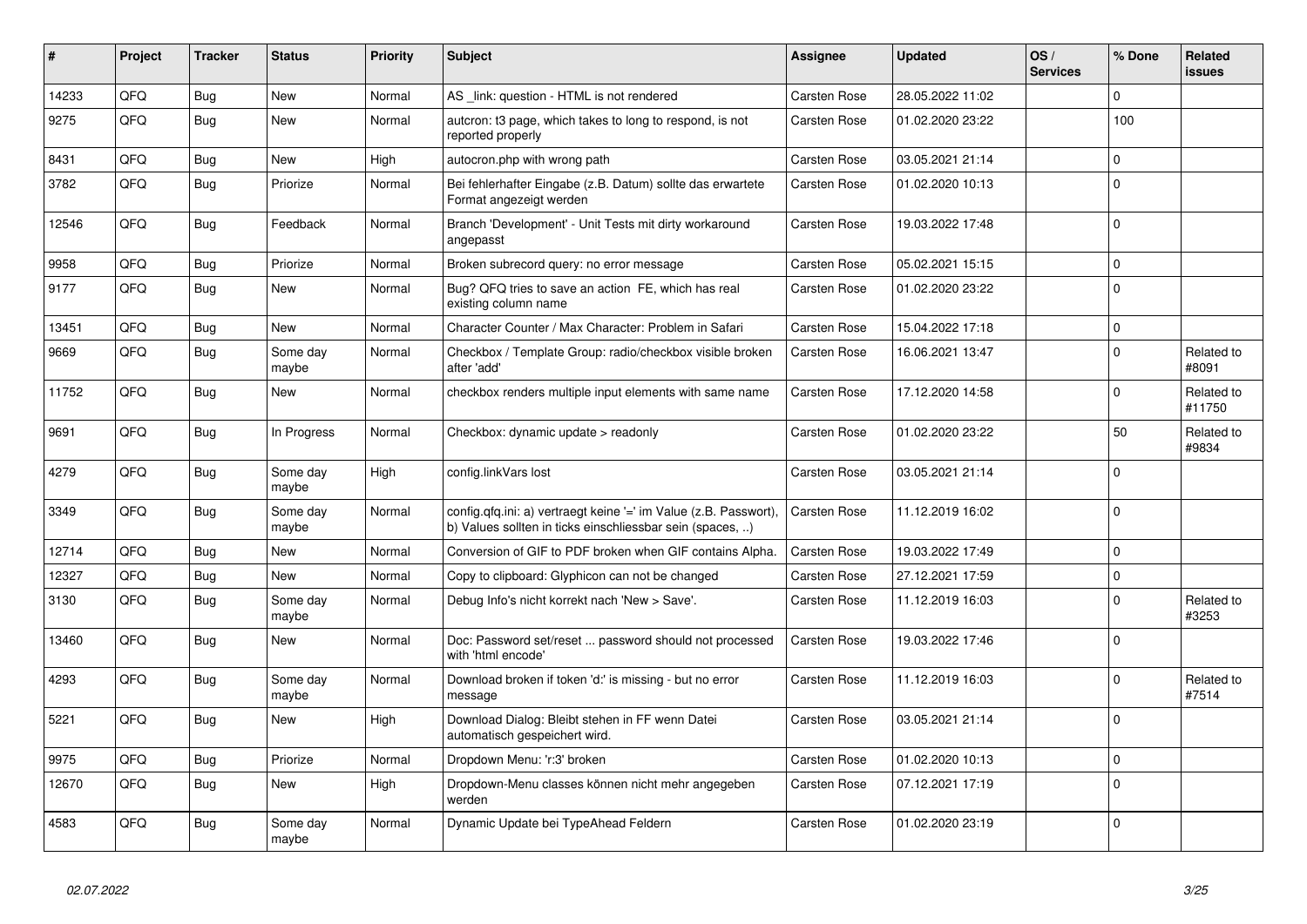| $\vert$ # | Project | <b>Tracker</b> | <b>Status</b>     | <b>Priority</b> | <b>Subject</b>                                                                                                   | <b>Assignee</b>     | <b>Updated</b>   | OS/<br><b>Services</b> | % Done       | Related<br><b>issues</b>                                                                                                       |
|-----------|---------|----------------|-------------------|-----------------|------------------------------------------------------------------------------------------------------------------|---------------------|------------------|------------------------|--------------|--------------------------------------------------------------------------------------------------------------------------------|
| 3811      | QFQ     | <b>Bug</b>     | Some day<br>maybe | Normal          | Dynamic Update: extraButtonInfo - Text aktualisieren                                                             | <b>Carsten Rose</b> | 11.12.2019 16:03 |                        | $\mathbf 0$  | Related to<br>#11517                                                                                                           |
| 8106      | QFQ     | <b>Bug</b>     | Some day<br>maybe | Normal          | Dynamic Update: Feld kann nicht auf empty zurückgesetzt<br>werden                                                | <b>Carsten Rose</b> | 11.12.2019 16:01 |                        | $\mathbf 0$  |                                                                                                                                |
| 3682      | QFQ     | Bug            | Some day<br>maybe | Normal          | Dynamic update: Radio buttons                                                                                    | <b>Carsten Rose</b> | 11.12.2019 16:02 |                        | $\Omega$     |                                                                                                                                |
| 7002      | QFQ     | Bug            | <b>New</b>        | Normal          | Dynamic Update: row does not disappear / appear                                                                  | Carsten Rose        | 01.02.2020 23:22 |                        | $\mathbf 0$  |                                                                                                                                |
| 9783      | QFQ     | Bug            | New               | Normal          | Email with special characters                                                                                    | Carsten Rose        | 01.02.2020 23:22 |                        | $\mathbf 0$  |                                                                                                                                |
| 9013      | QFQ     | <b>Bug</b>     | <b>New</b>        | Normal          | Error in Twig template not handled                                                                               | Carsten Rose        | 20.10.2021 13:43 |                        | $\mathbf 0$  |                                                                                                                                |
| 6677      | QFQ     | Bug            | New               | Normal          | Error message FE Action Element: no/wrong FE reference<br>who cause the problem.                                 | <b>Carsten Rose</b> | 01.02.2020 23:21 |                        | $\mathbf 0$  |                                                                                                                                |
| 7547      | QFQ     | Bug            | <b>New</b>        | Normal          | Error Message in afterSave: wrong parameter column<br>reported                                                   | <b>Carsten Rose</b> | 01.02.2020 23:22 |                        | $\mathbf 0$  |                                                                                                                                |
| 6912      | QFQ     | <b>Bug</b>     | <b>New</b>        | Normal          | error Message Var 'deadline' already set in SIP - in Form<br>with FE.value={{deadline:R:::{{deadlinePeriod:Y}}}} | Carsten Rose        | 01.02.2020 23:21 |                        | $\mathbf 0$  |                                                                                                                                |
| 9127      | QFQ     | <b>Bug</b>     | <b>New</b>        | Normal          | Error Message: change 'roll over' color - text not readable                                                      | <b>Carsten Rose</b> | 01.02.2020 23:22 |                        | $\pmb{0}$    |                                                                                                                                |
| 4328      | QFQ     | <b>Bug</b>     | Some day<br>maybe | Normal          | Error Message: Show FE name/number on problems in FE                                                             | <b>Carsten Rose</b> | 01.02.2020 23:20 |                        | $\mathbf 0$  |                                                                                                                                |
| 11517     | QFQ     | Bug            | In Progress       | Normal          | extraButtonInfo Broken for multiple FormElements                                                                 | Carsten Rose        | 12.05.2022 13:12 |                        | $\Omega$     | Related to<br>#7890,<br>Related to<br>#3811, Has<br>duplicate<br>#10905, Has<br>duplicate<br>#10553, Has<br>duplicate<br>#6779 |
| 4528      | QFQ     | <b>Bug</b>     | Some day<br>maybe | Normal          | extraButtonLock mit SQLAhead Bug                                                                                 | <b>Carsten Rose</b> | 01.02.2020 23:19 |                        | $\mathbf 0$  |                                                                                                                                |
| 9862      | QFQ     | <b>Bug</b>     | Priorize          | Normal          | Failed writing to sql mail qfq.log should throw an exception                                                     | Carsten Rose        | 01.02.2020 10:13 |                        | $\mathbf 0$  |                                                                                                                                |
| 9531      | QFQ     | Bug            | New               | High            | FE File: Dynamic Update / modeSql / required detected even<br>it not set                                         | <b>Carsten Rose</b> | 11.06.2021 20:32 |                        | $\mathbf 0$  | Related to<br>#12398                                                                                                           |
| 3750      | QFQ     | Bug            | Some day<br>maybe | Normal          | FE in a row: if one violates check, all are red                                                                  | <b>Carsten Rose</b> | 11.12.2019 16:03 |                        | $\Omega$     |                                                                                                                                |
| 12040     | QFQ     | Bug            | <b>New</b>        | Normal          | FE Mode 'hidden' für zwei FEs auf einer Zeile                                                                    | <b>Carsten Rose</b> | 18.02.2021 10:13 |                        | $\mathbf 0$  |                                                                                                                                |
| 3547      | QFQ     | Bug            | New               | Normal          | FE of type 'note' causes writing of empty fields.                                                                | <b>Carsten Rose</b> | 01.02.2020 23:21 |                        | $\mathbf{0}$ |                                                                                                                                |
| 7656      | QFQ     | Bug            | Priorize          | Normal          | FE with required, 'pattern' and 'extraButtonLock': always<br>complain about missing value                        | <b>Carsten Rose</b> | 01.02.2020 10:13 |                        | $\mathbf 0$  |                                                                                                                                |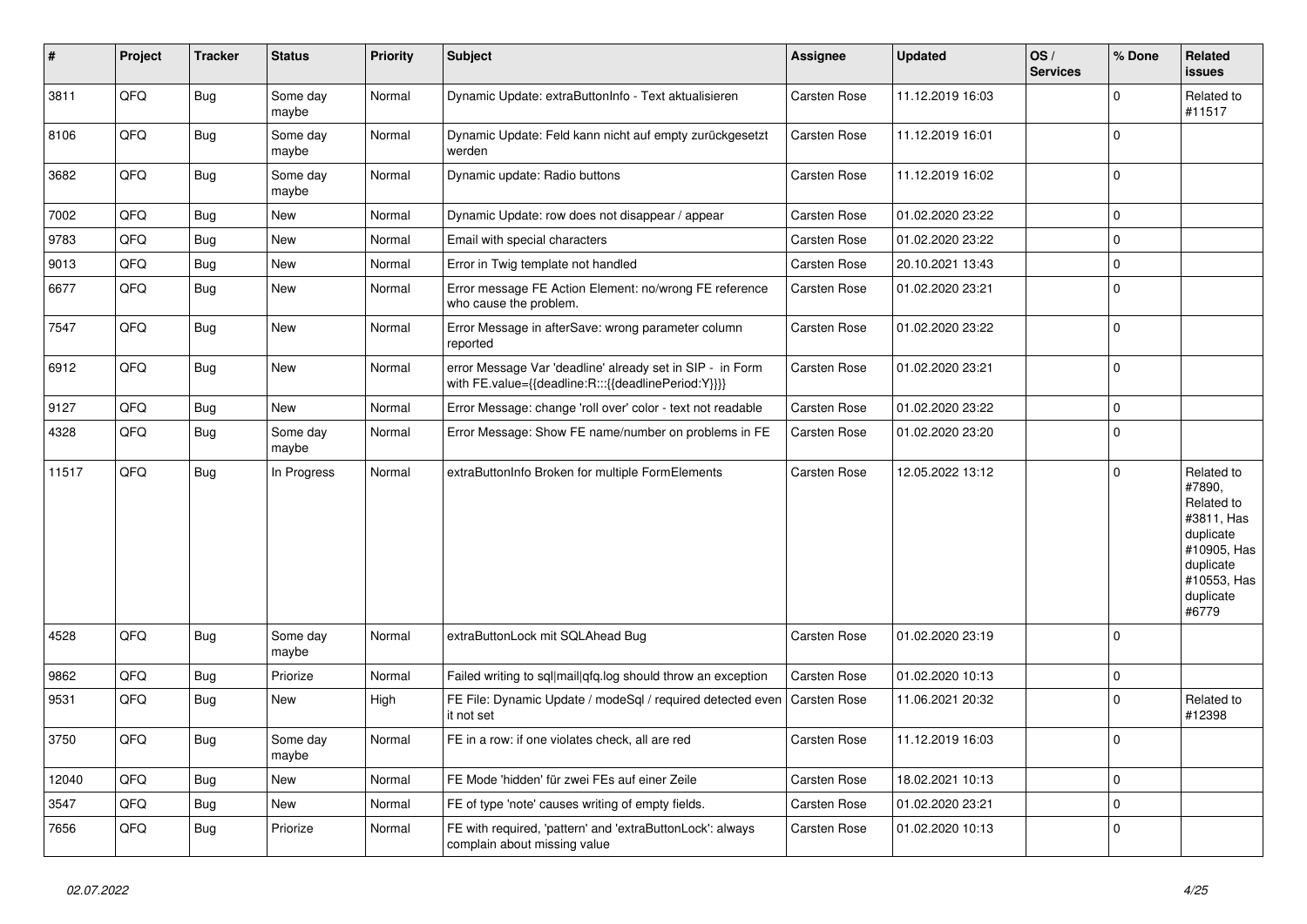| #     | Project | <b>Tracker</b> | <b>Status</b>     | <b>Priority</b> | <b>Subject</b>                                                                                                                                      | Assignee     | <b>Updated</b>   | OS/<br><b>Services</b> | % Done      | Related<br><b>issues</b>                     |
|-------|---------|----------------|-------------------|-----------------|-----------------------------------------------------------------------------------------------------------------------------------------------------|--------------|------------------|------------------------|-------------|----------------------------------------------|
| 5021  | QFQ     | <b>Bug</b>     | Some day<br>maybe | Normal          | FE.typ=extra - during save displays error 'datum2' already<br>filled in STORE SIP - the value is stored nevertheless                                | Carsten Rose | 01.02.2020 23:19 |                        | $\mathbf 0$ | Related to<br>#3875                          |
| 5559  | QFQ     | Bug            | New               | Normal          | FE.type = Upload: 'accept' might contain variables                                                                                                  | Carsten Rose | 11.05.2020 21:23 |                        | $\pmb{0}$   |                                              |
| 8049  | QFQ     | Bug            | <b>New</b>        | Normal          | FE.type=note, column 'value': text moves some pixel to top<br>after save                                                                            | Carsten Rose | 01.02.2020 23:22 |                        | $\mathbf 0$ |                                              |
| 9317  | QFQ     | Bug            | <b>New</b>        | Normal          | FE.type=note: with dynamic show/hidden an empty label<br>causes trouble                                                                             | Carsten Rose | 01.02.2020 23:22 |                        | $\mathbf 0$ |                                              |
| 7899  | QFQ     | <b>Bug</b>     | <b>New</b>        | High            | Fe.type=password / retype / required: always complain<br>about missing value                                                                        | Carsten Rose | 03.05.2021 21:14 |                        | $\mathbf 0$ |                                              |
| 10082 | QFQ     | <b>Bug</b>     | <b>New</b>        | Normal          | FE.type=SELECT - 'sanatize' Class                                                                                                                   | Carsten Rose | 07.05.2020 09:36 |                        | $\Omega$    | Related to<br>#10081                         |
| 9347  | QFQ     | Bug            | New               | High            | FE.type=upload with dynamic show/hidden: required not<br>detected                                                                                   | Carsten Rose | 12.06.2021 10:40 |                        | $\mathbf 0$ | Related to<br>#5305,<br>Related to<br>#12398 |
| 8037  | QFQ     | Bug            | Priorize          | Normal          | FE.type=upload (advanced mode): {{slaveld:V}} missing<br>during dynamic update                                                                      | Carsten Rose | 01.02.2020 10:13 |                        | $\Omega$    |                                              |
| 9534  | QFQ     | Bug            | Priorize          | Urgent          | FE.type=upload: 'Unknown Mode: ID"                                                                                                                  | Carsten Rose | 03.05.2021 21:14 |                        | $\mathbf 0$ | Related to<br>#9532                          |
| 9533  | QFQ     | Bug            | <b>New</b>        | Normal          | FE.type=upload: Check in 'beforeSave' if upload is given                                                                                            | Carsten Rose | 01.02.2020 23:22 |                        | $\mathbf 0$ | Related to<br>#11523                         |
| 7512  | QFQ     | <b>Bug</b>     | New               | Normal          | FE: inputType=number >> 'pattern' is not respected                                                                                                  | Carsten Rose | 01.02.2020 23:22 |                        | $\pmb{0}$   |                                              |
| 10937 | QFQ     | Bug            | <b>New</b>        | Normal          | Fehler mit abhängigen Select- Feldern beim Positionieren                                                                                            | Carsten Rose | 12.11.2020 23:45 |                        | $\mathbf 0$ |                                              |
| 6462  | QFQ     | Bug            | <b>New</b>        | Normal          | File Upload: Nutzlose Fehlermeldung wenn Datei zu gross                                                                                             | Carsten Rose | 01.02.2020 23:21 |                        | $\mathbf 0$ | Related to<br>#6139                          |
| 4756  | QFQ     | Bug            | New               | Normal          | Form dirty even nothing changes                                                                                                                     | Carsten Rose | 11.12.2019 16:16 |                        | $\mathbf 0$ |                                              |
| 5557  | QFQ     | Bug            | Some day<br>maybe | Normal          | Form load: STORE RECORD filled, but should be empty                                                                                                 | Carsten Rose | 01.02.2020 23:19 |                        | $\mathbf 0$ |                                              |
| 12581 | QFQ     | <b>Bug</b>     | <b>New</b>        | Normal          | Form.forward=close: Record 'new' in new browser tab ><br>save (& close) >> Form is not reloaded with new created<br>record id and stays in mode=new | Carsten Rose | 19.03.2022 17:48 |                        | $\Omega$    |                                              |
| 9773  | QFQ     | Bug            | <b>New</b>        | Normal          | form.parameter.formModeGlobal=requiredOff                                                                                                           | Carsten Rose | 01.02.2020 15:56 |                        | $\mathbf 0$ |                                              |
| 12468 | QFQ     | Bug            | <b>New</b>        | Urgent          | Form: update Form.title after save                                                                                                                  | Carsten Rose | 03.05.2021 21:12 |                        | $\mathbf 0$ |                                              |
| 8083  | QFQ     | Bug            | <b>New</b>        | High            | FormEditor: primary table list does not respect<br>'indexDb={{indexData:Y}}'                                                                        | Carsten Rose | 03.05.2021 21:14 |                        | $\mathbf 0$ | Has<br>duplicate<br>#6678                    |
| 4008  | QFQ     | Bug            | Some day<br>maybe | Normal          | FormElemen.type=sendmail: wrong 'TO' if 'real<br>name <rea@mail.to>' is used</rea@mail.to>                                                          | Carsten Rose | 11.12.2019 16:03 |                        | $\mathbf 0$ |                                              |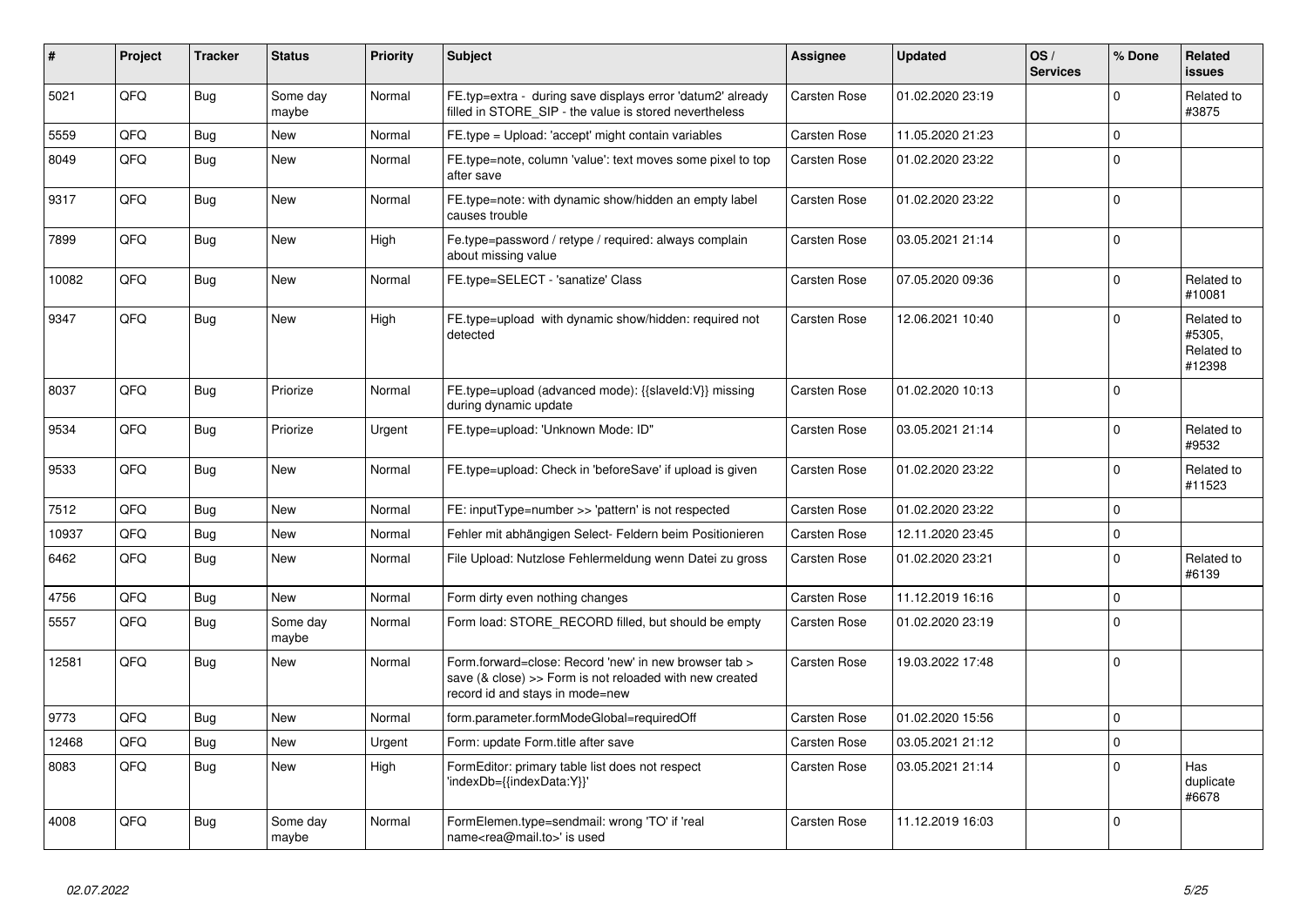| #     | Project | <b>Tracker</b> | <b>Status</b>     | <b>Priority</b> | <b>Subject</b>                                                                                           | <b>Assignee</b> | <b>Updated</b>   | OS/<br><b>Services</b> | % Done      | Related<br>issues                                                       |
|-------|---------|----------------|-------------------|-----------------|----------------------------------------------------------------------------------------------------------|-----------------|------------------|------------------------|-------------|-------------------------------------------------------------------------|
| 7890  | QFQ     | Bug            | <b>New</b>        | Normal          | FormElement 'required': extraButtonInfo not aligned                                                      | Carsten Rose    | 11.06.2021 21:17 |                        | $\Omega$    | Related to<br>#11517                                                    |
| 10322 | QFQ     | Bug            | New               | Normal          | FormElement / Radio: missing column 'enum' >> FE not<br>reported                                         | Carsten Rose    | 07.05.2020 09:37 |                        | $\Omega$    |                                                                         |
| 3570  | QFQ     | <b>Bug</b>     | Some day<br>maybe | High            | Formular mit prmitnew permitEdit=Always wird nicht<br>aufgerufen (ist leer)                              | Carsten Rose    | 03.05.2021 21:14 |                        | $\Omega$    |                                                                         |
| 14283 | QFQ     | Bug            | Priorize          | Normal          | HEIC / HEIF convert doesn't trigger                                                                      | Carsten Rose    | 19.06.2022 16:37 |                        | $\mathbf 0$ |                                                                         |
| 12513 | QFQ     | Bug            | New               | High            | Implement server side check of maxlength                                                                 | Carsten Rose    | 07.12.2021 17:19 |                        | $\Omega$    |                                                                         |
| 14091 | QFQ     | <b>Bug</b>     | New               | Normal          | inconsistent template path for twig                                                                      | Carsten Rose    | 19.04.2022 18:36 |                        | $\Omega$    |                                                                         |
| 4659  | QFQ     | Bug            | Some day<br>maybe | Normal          | infoButtonExtra                                                                                          | Carsten Rose    | 01.02.2020 23:20 |                        | $\Omega$    |                                                                         |
| 14305 | QFQ     | Bug            | <b>New</b>        | Normal          | Inline Report editing does not create history entries                                                    | Carsten Rose    | 10.06.2022 11:55 |                        | $\mathbf 0$ |                                                                         |
| 9834  | QFQ     | <b>Bug</b>     | Priorize          | Normal          | Input elements with tag 'disabled' are missing on<br>form-submit: server option 'processReadOnly' broken | Carsten Rose    | 07.12.2021 16:43 |                        | $\Omega$    | Related to<br>#9691,<br>Related to<br>#5305, Has<br>duplicate<br>#12331 |
| 5459  | QFQ     | Bug            | <b>New</b>        | High            | Multi DB: spread system tables between 'QFQ' and<br>'Data'-DB                                            | Carsten Rose    | 03.05.2021 21:14 |                        | $\Omega$    | Related to<br>#4720                                                     |
| 10508 | QFQ     | Bug            | New               | High            | Multi Form broken on Multi DB Instance                                                                   | Carsten Rose    | 03.05.2021 21:12 |                        | $\mathbf 0$ |                                                                         |
| 13331 | QFQ     | Bug            | New               | Normal          | Multi Form: Clear Icon misplaced                                                                         | Carsten Rose    | 19.03.2022 17:47 |                        | $\Omega$    |                                                                         |
| 13332 | QFQ     | Bug            | New               | Normal          | Multi Form: Required Felder werden visuell nicht markiert.                                               | Carsten Rose    | 19.03.2022 17:47 |                        | $\mathbf 0$ |                                                                         |
| 12325 | QFQ     | Bug            | Priorize          | Normal          | MultiDB form.dblndex not working for report syntax                                                       | Carsten Rose    | 07.09.2021 13:37 |                        | $\Omega$    | Related to<br>#12145,<br>Related to<br>#12314                           |
| 11695 | QFQ     | Bug            | <b>New</b>        | Normal          | MultiForm required FE Error                                                                              | Carsten Rose    | 04.12.2020 13:34 |                        | $\Omega$    |                                                                         |
| 11667 | QFQ     | <b>Bug</b>     | New               | Normal          | MySQL mariadb-server-10.3: Incorrect datetime value                                                      | Carsten Rose    | 03.05.2021 20:48 |                        | $\Omega$    |                                                                         |
| 12133 | QFQ     | Bug            | New               | Normal          | NPM, phpSpreadSheet aktualisieren                                                                        | Carsten Rose    | 15.03.2021 09:04 |                        | $\Omega$    |                                                                         |
| 7685  | QFQ     | Bug            | New               | Normal          | Open FormElement from QFQ error message and save<br>modified record: error about missing {{formId:F}}    | Carsten Rose    | 01.02.2020 23:22 |                        | l 0         |                                                                         |
| 14175 | QFQ     | <b>Bug</b>     | In Progress       | Normal          | Opening a form with no QFQ Session cookie fails                                                          | Carsten Rose    | 03.06.2022 10:40 |                        | 0           |                                                                         |
| 7650  | QFQ     | Bug            | <b>New</b>        | High            | Optional do not show 'required' sign on FormElement                                                      | Carsten Rose    | 03.05.2021 21:14 |                        | 0           |                                                                         |
| 8668  | QFQ     | <b>Bug</b>     | New               | High            | Pill disabled: dyamic mode 'hidden' not respected - FE is still<br>required                              | Carsten Rose    | 03.05.2021 21:14 |                        | $\mathbf 0$ |                                                                         |
| 11668 | QFQ     | <b>Bug</b>     | New               | Normal          | Play function.sql - problem with mysql                                                                   | Carsten Rose    | 03.05.2021 20:48 |                        | 0           |                                                                         |
| 10658 | QFQ     | Bug            | New               | Normal          | processReadOnly broken                                                                                   | Carsten Rose    | 27.05.2020 17:55 |                        | $\mathbf 0$ |                                                                         |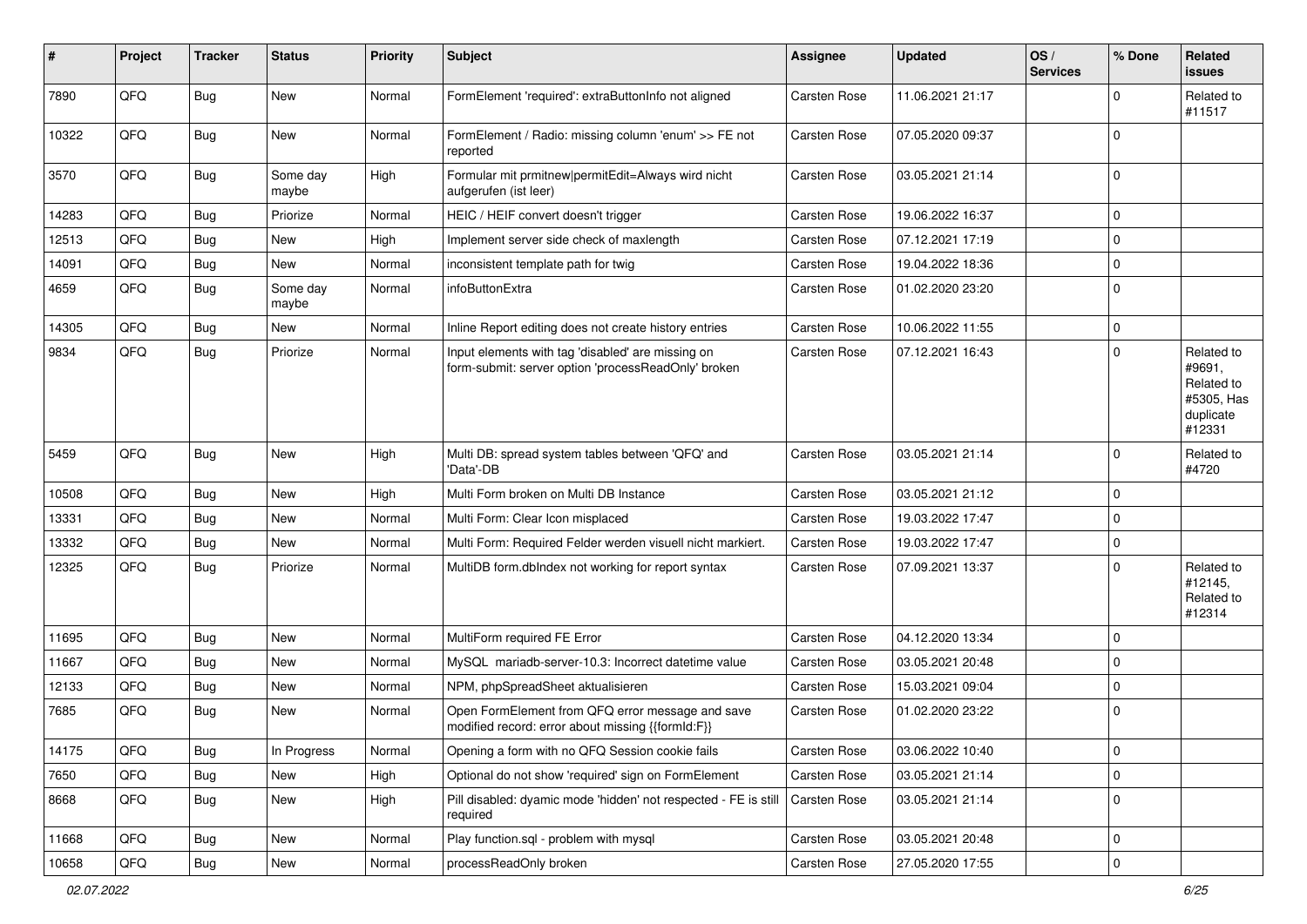| #     | Project | <b>Tracker</b> | <b>Status</b>     | <b>Priority</b> | Subject                                                                                  | <b>Assignee</b> | <b>Updated</b>   | OS/<br><b>Services</b> | % Done       | Related<br>issues                                                    |
|-------|---------|----------------|-------------------|-----------------|------------------------------------------------------------------------------------------|-----------------|------------------|------------------------|--------------|----------------------------------------------------------------------|
| 13592 | QFQ     | <b>Bug</b>     | New               | Normal          | QFQ Build Queue: das vergeben von Tags klappt nicht. Es<br>werden keine Releases gebaut. | Carsten Rose    | 19.03.2022 17:45 |                        | $\mathbf 0$  |                                                                      |
| 12463 | QFQ     | Bug            | ToDo              | High            | QFQ Function: 'function' and 'sql' on same level - output of<br>sql is shown two times.  | Carsten Rose    | 15.12.2021 16:31 |                        | $\mathbf 0$  |                                                                      |
| 12395 | QFQ     | Bug            | ToDo              | High            | QFQ Function: Result two times shown                                                     | Carsten Rose    | 18.02.2022 08:59 |                        | $\mathbf 0$  |                                                                      |
| 7524  | QFQ     | Bug            | New               | Normal          | QFQ throws a 'General Error' if 'fileadmin/protected/log/' is<br>not writeable           | Carsten Rose    | 01.02.2020 23:22 |                        | $\mathbf 0$  |                                                                      |
| 6574  | QFQ     | Bug            | Priorize          | Normal          | qfq.log: Fehlermeldung wurde angezeigt, aber nicht geloggt                               | Carsten Rose    | 01.02.2020 10:13 |                        | $\mathbf 0$  |                                                                      |
| 4771  | QFQ     | <b>Bug</b>     | Some day<br>maybe | Normal          | qfq: select-down-values empty after save (edit-form for<br>program administrators)       | Carsten Rose    | 01.02.2020 23:20 |                        | $\mathbf 0$  | Related to<br>#4549, Has<br>duplicate<br>#4282                       |
| 6483  | QFQ     | Bug            | <b>New</b>        | Normal          | R Store funktioniert nicht bei 'Report Notation' im FE                                   | Carsten Rose    | 01.02.2020 23:21 |                        | $\mathbf 0$  |                                                                      |
| 11239 | QFQ     | Bug            | <b>New</b>        | Normal          | Radiobutton (plain): horizontales Rendern abhängig vom<br>Datentyp in der Datenbank      | Carsten Rose    | 30.09.2020 18:37 |                        | $\mathbf 0$  |                                                                      |
| 7513  | QFQ     | Bug            | New               | Normal          | Radios not correct aligned                                                               | Carsten Rose    | 01.02.2020 23:22 |                        | $\mathbf 0$  |                                                                      |
| 7795  | QFQ     | Bug            | <b>New</b>        | Normal          | Readonly Form: Typeahead-Felder                                                          | Carsten Rose    | 01.02.2020 23:22 |                        | $\mathbf 0$  | Related to<br>#10640                                                 |
| 3109  | QFQ     | <b>Bug</b>     | Some day<br>maybe | High            | RealUrl: Links werden nicht korrekt gerendert                                            | Carsten Rose    | 03.05.2021 21:14 |                        | $\mathbf 0$  |                                                                      |
| 9789  | QFQ     | Bug            | In Progress       | High            | Record Lock: release to early on 'leave page'                                            | Carsten Rose    | 10.01.2022 09:25 |                        | 100          | Related to<br>#10081,<br>Related to<br>#9173,<br>Related to<br>#8702 |
| 7261  | QFQ     | Bug            | New               | Normal          | Report pathFilename for user without path, only the filename                             | Carsten Rose    | 01.02.2020 23:21 |                        | $\mathbf 0$  |                                                                      |
| 14323 | QFQ     | Bug            | In Progress       | Normal          | Report: render=both single - no impact                                                   | Carsten Rose    | 19.06.2022 18:31 |                        | $\mathbf 0$  |                                                                      |
| 12974 | QFQ     | Bug            | New               | High            | Sanitize Queries in Action-Elements                                                      | Carsten Rose    | 07.12.2021 17:19 |                        | $\pmb{0}$    |                                                                      |
| 7616  | QFQ     | Bug            | Priorize          | Normal          | Selectlist with Enum & Dynamic Update                                                    | Carsten Rose    | 01.02.2020 10:13 |                        | $\mathbf 0$  |                                                                      |
| 7014  | QFQ     | Bug            | New               | Normal          | Sending invalid emails succeeds when<br>debug.redirectAllMailTo is set                   | Carsten Rose    | 01.02.2020 23:21 |                        | $\mathbf 0$  |                                                                      |
| 9121  | QFQ     | Bug            | Priorize          | High            | sip links have r and __dbIndexData set                                                   | Carsten Rose    | 12.06.2021 10:41 |                        | $\mathsf{U}$ |                                                                      |
| 12512 | QFQ     | <b>Bug</b>     | New               | Normal          | Some MySQL Installation can't use 'stored procedures'                                    | Carsten Rose    | 19.03.2022 17:48 |                        | $\mathbf 0$  |                                                                      |
| 12545 | QFQ     | <b>Bug</b>     | New               | Urgent          | sql.log not created / updated                                                            | Carsten Rose    | 14.12.2021 16:02 |                        | $\mathbf 0$  |                                                                      |
| 10081 | QFQ     | Bug            | New               | High            | Stale record lock after 'forbidden' character                                            | Carsten Rose    | 03.05.2021 21:12 |                        | $\mathbf 0$  | Related to<br>#10082,<br>Related to<br>#9789                         |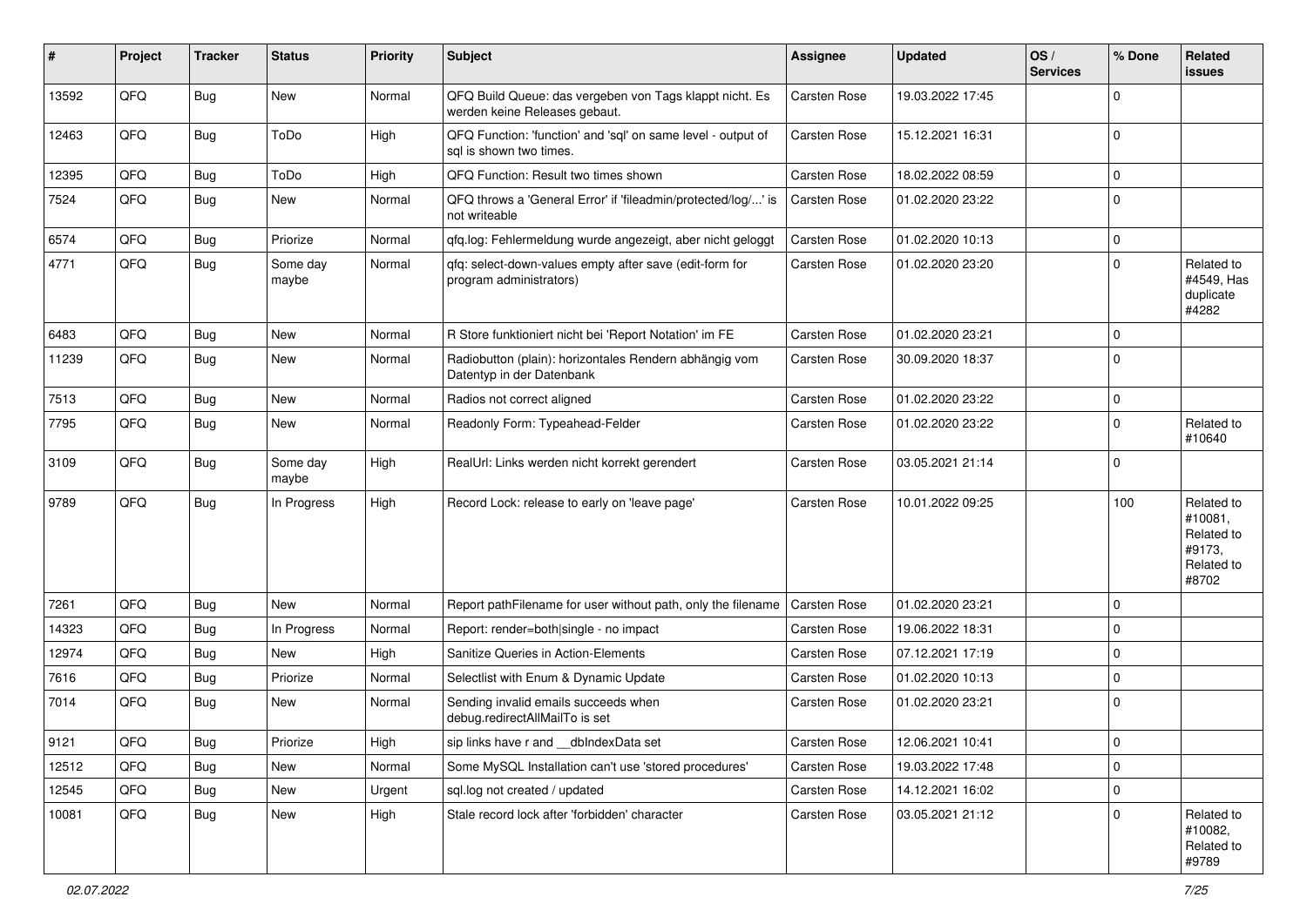| #     | Project | <b>Tracker</b> | <b>Status</b>     | <b>Priority</b> | <b>Subject</b>                                                                                                       | Assignee            | <b>Updated</b>   | OS/<br><b>Services</b> | % Done      | Related<br><b>issues</b>                    |
|-------|---------|----------------|-------------------|-----------------|----------------------------------------------------------------------------------------------------------------------|---------------------|------------------|------------------------|-------------|---------------------------------------------|
| 9173  | QFQ     | Bug            | Priorize          | Urgent          | Stale Record Lock: Firefox                                                                                           | Carsten Rose        | 03.05.2021 21:14 |                        | $\Omega$    | Related to<br>#9789                         |
| 7574  | QFQ     | Bug            | New               | Normal          | Substitute error: form element not reported / dont parse<br>Form.note                                                | Carsten Rose        | 01.02.2020 23:21 |                        | $\Omega$    |                                             |
| 12520 | QFQ     | Bug            | <b>New</b>        | Normal          | Switch FE User: still active even FE User session expired                                                            | Carsten Rose        | 19.03.2022 17:48 |                        | $\mathbf 0$ |                                             |
| 14304 | QFQ     | Bug            | New               | Normal          | table sorter view safer does not work                                                                                | Carsten Rose        | 10.06.2022 11:49 |                        | $\Omega$    |                                             |
| 10506 | QFQ     | Bug            | New               | High            | Template Group broken on MultiDB instance                                                                            | Carsten Rose        | 03.05.2021 21:12 |                        | $\mathbf 0$ | Related to<br>#10505                        |
| 12716 | QFQ     | Bug            | <b>New</b>        | Normal          | template group: Pattern only applied to first instance                                                               | Carsten Rose        | 19.03.2022 17:47 |                        | $\mathbf 0$ |                                             |
| 12045 | QFQ     | Bug            | <b>New</b>        | Normal          | templateGroup afterSave FE: Aufruf ohne<br>sglHonorFormElements funktioniert nicht                                   | <b>Carsten Rose</b> | 18.02.2021 16:33 |                        | $\Omega$    |                                             |
| 12702 | QFQ     | <b>Bug</b>     | New               | High            | templateGroup: broken in multiDb Setup                                                                               | Carsten Rose        | 14.12.2021 16:02 |                        | $\pmb{0}$   |                                             |
| 3882  | QFQ     | Bug            | Some day<br>maybe | Normal          | templateGroup: disable 'add' if limit is reached - funktioniert<br>nicht wenn bereits records existierten            | Carsten Rose        | 11.12.2019 16:03 |                        | $\mathbf 0$ |                                             |
| 3588  | QFQ     | Bug            | Some day<br>maybe | Normal          | templateGroup: versteckte Elemente werden weiterhin<br>gespeichert.                                                  | Carsten Rose        | 11.12.2019 16:02 |                        | $\mathsf 0$ |                                             |
| 4549  | QFQ     | Bug            | Some day<br>maybe | Normal          | TemplateGroups: FE.type SELECT loose selected value<br>after save                                                    | Carsten Rose        | 01.02.2020 23:20 |                        | $\mathbf 0$ | Related to<br>#4548,<br>Related to<br>#4771 |
| 7456  | QFQ     | Bug            | Some day<br>maybe | Low             | Todos in Code: solve or make ticket                                                                                  | Carsten Rose        | 16.09.2021 15:10 |                        | $\mathbf 0$ |                                             |
| 12187 | QFQ     | Bug            | New               | Normal          | Trigger FormAsFile() via Report: probably problem with multi<br>DB setup                                             | Carsten Rose        | 20.03.2021 21:20 |                        | $\mathbf 0$ |                                             |
| 3895  | QFQ     | Bug            | Some day<br>maybe | Normal          | typeahead pedantic: on lehrkredit Idap webpass - if only one<br>person is in dropdown, such person can't be selected | <b>Carsten Rose</b> | 11.12.2019 16:03 |                        | $\mathbf 0$ |                                             |
| 10640 | QFQ     | Bug            | <b>New</b>        | High            | TypeAhead Tag: FE editierbar trotz readOnly                                                                          | Carsten Rose        | 03.05.2021 21:12 |                        | $\mathbf 0$ | Related to<br>#7795                         |
| 9077  | QFQ     | Bug            | <b>New</b>        | Normal          | typeAheadSql: report broken SQL                                                                                      | Carsten Rose        | 29.06.2022 22:35 |                        | $\mathbf 0$ | Related to<br>#4018                         |
| 10588 | QFQ     | Bug            | New               | Normal          | typeahed Tag: Doku anpassen                                                                                          | Carsten Rose        | 12.11.2020 23:45 |                        | $\mathbf 0$ |                                             |
| 7219  | QFQ     | Bug            | <b>New</b>        | Normal          | typeSheadSql / typeAheadSqlPrefetch: change to curly<br>braces                                                       | Carsten Rose        | 01.02.2020 23:21 |                        | $\mathbf 0$ |                                             |
| 10661 | QFQ     | Bug            | In Progress       | Normal          | Typo3 Warnungen                                                                                                      | Carsten Rose        | 07.09.2021 13:23 |                        | $\mathbf 0$ | Related to<br>#12440                        |
| 9947  | QFQ     | Bug            | Priorize          | Normal          | Unwanted error message if missing 'typeAheadSqlPrefetch'                                                             | <b>Carsten Rose</b> | 01.02.2020 10:13 |                        | $\mathbf 0$ |                                             |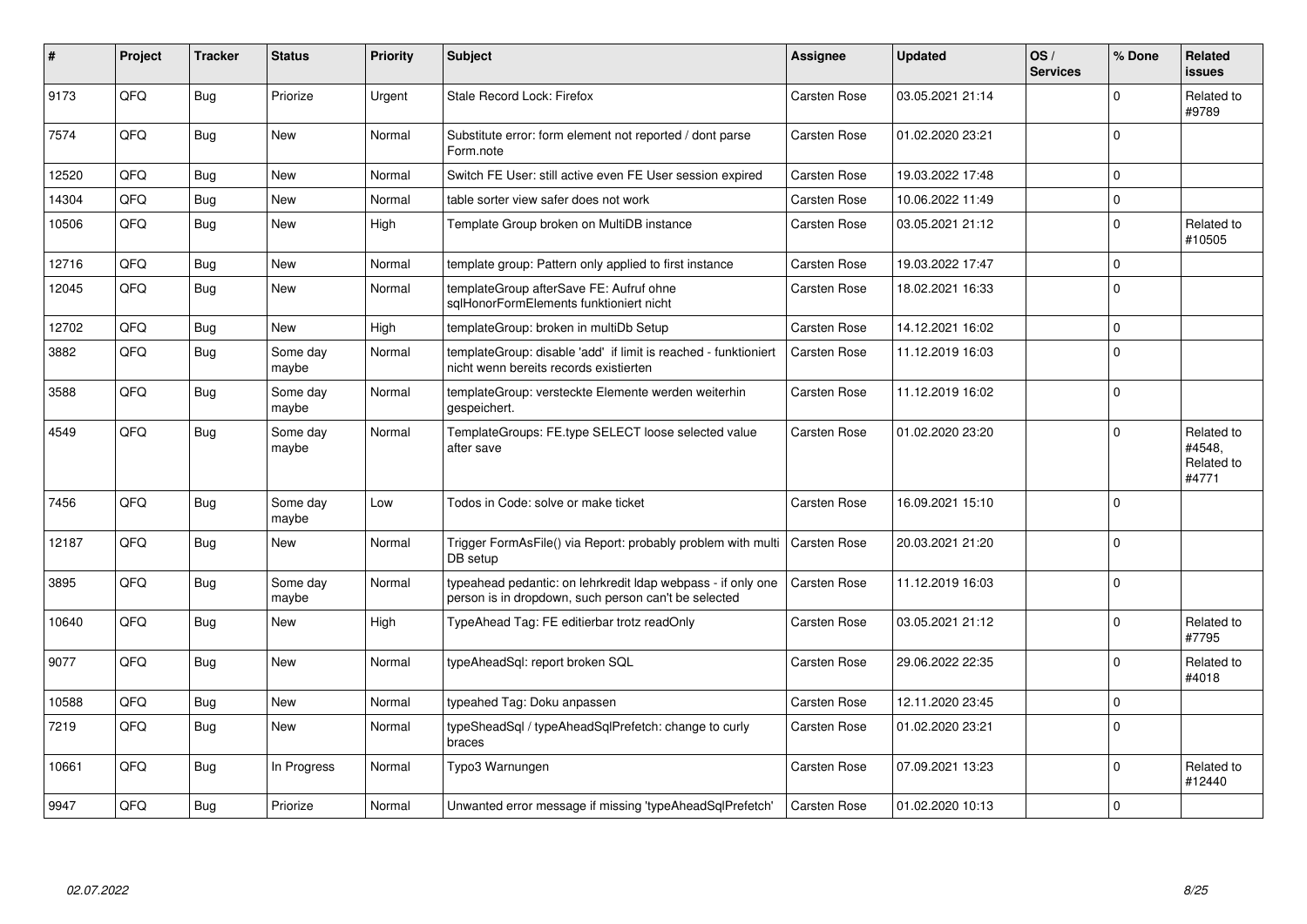| #     | Project | <b>Tracker</b> | <b>Status</b>     | <b>Priority</b> | Subject                                                                                                | Assignee            | <b>Updated</b>   | OS/<br><b>Services</b> | % Done       | Related<br><b>issues</b>                                             |
|-------|---------|----------------|-------------------|-----------------|--------------------------------------------------------------------------------------------------------|---------------------|------------------|------------------------|--------------|----------------------------------------------------------------------|
| 5305  | QFQ     | <b>Bug</b>     | <b>New</b>        | Normal          | Upload FormElement: nicht disabled by readonly Form                                                    | <b>Carsten Rose</b> | 16.06.2021 13:43 |                        | $\Omega$     | Related to<br>#9347,<br>Related to<br>#9834                          |
| 5706  | QFQ     | <b>Bug</b>     | Some day<br>maybe | Normal          | upload: fileDestination needs to be sanatized                                                          | Carsten Rose        | 01.02.2020 23:19 |                        | $\mathbf 0$  |                                                                      |
| 5991  | QFQ     | <b>Bug</b>     | Some day<br>maybe | Normal          | URLs with ' ' or long parameter are problematic                                                        | Carsten Rose        | 01.02.2020 23:19 |                        | $\mathbf 0$  |                                                                      |
| 6116  | QFQ     | <b>Bug</b>     | Priorize          | High            | value of checkbox not saved                                                                            | Carsten Rose        | 07.12.2021 17:19 |                        | $\pmb{0}$    |                                                                      |
| 3061  | QFQ     | <b>Bug</b>     | Some dav<br>maybe | High            | winstitute: mysql connection durcheinander - nmhp17<br>(ag7)/QFQ arbeitet mit DB/Tabellen von biostat. | Carsten Rose        | 03.05.2021 21:14 |                        | $\mathbf 0$  |                                                                      |
| 10704 | QFQ     | <b>Bug</b>     | New               | Normal          | wkhtml problem rendering fullCalendar.js / fabric.js >><br>successor: puppeteer                        | <b>Carsten Rose</b> | 12.11.2020 23:45 |                        | $\mathbf 0$  | Related to<br>#5024,<br>Related to<br>#4650.<br>Related to<br>#10715 |
| 13706 | QFQ     | <b>Bug</b>     | <b>New</b>        | Normal          | Wrong CheckType in FieldElement LastStatus of Form Cron                                                | <b>Carsten Rose</b> | 21.01.2022 18:20 |                        | $\mathbf 0$  |                                                                      |
| 13659 | QFQ     | <b>Bug</b>     | <b>New</b>        | Normal          | wrong sanitize class applied to R-store                                                                | Carsten Rose        | 15.01.2022 14:23 |                        | $\pmb{0}$    |                                                                      |
| 2643  | QFQ     | Bug            | Some day<br>maybe | Normal          | Zend / PHP Webinars anschauen                                                                          | Carsten Rose        | 01.02.2020 15:56 |                        | $\mathbf{0}$ |                                                                      |
| 11347 | QFQ     | <b>Bug</b>     | Feedback          | Normal          | If Bedingungen funktionieren nicht korrekt                                                             | Christoph Fuchs     | 21.03.2021 20:37 |                        | $\mathsf 0$  |                                                                      |
| 3613  | QFQ     | <b>Bug</b>     | Some dav<br>maybe | Normal          | note /note unchecked -> note div (col-md) wird weiterhin<br>gerendert                                  | Elias Villiger      | 01.02.2020 23:19 |                        | 100          |                                                                      |
| 11630 | QFQ     | <b>Bug</b>     | Feedback          | High            | Bitte check ob CALL() in 20.11.0 noch so funktioniert wie in<br>20.4.1                                 | Enis Nuredini       | 28.05.2022 13:45 |                        | $\mathbf 0$  | Related to<br>#11325                                                 |
| 13767 | QFQ     | <b>Bug</b>     | Feedback          | Normal          | date/time-picker: required shows up/down button orange                                                 | Enis Nuredini       | 16.05.2022 23:16 |                        | $\mathbf 0$  |                                                                      |
| 14303 | QFQ     | <b>Bug</b>     | ToDo              | Normal          | datetime broken with picker                                                                            | Enis Nuredini       | 17.06.2022 09:02 |                        | $\mathbf 0$  | Related to<br>#12630                                                 |
| 14377 | QFQ     | Bug            | <b>New</b>        | Normal          | Documentation > General Tips: white page after migration                                               | Enis Nuredini       | 19.06.2022 16:37 |                        | $\mathbf 0$  |                                                                      |
| 12989 | QFQ     | <b>Bug</b>     | <b>New</b>        | Normal          | empty string does not trigger dynamic update                                                           | Enis Nuredini       | 28.05.2022 11:09 |                        | $\mathbf 0$  |                                                                      |
| 13689 | QFQ     | Bug            | New               | Normal          | Enter auf Eingabefeld mit ungültigem Wert führt zu blurry<br>Seite                                     | Enis Nuredini       | 28.05.2022 10:53 |                        | $\mathsf 0$  | Related to<br>#14245, Has<br>duplicate<br>#11891                     |
| 12066 | QFQ     | <b>Bug</b>     | <b>New</b>        | High            | enterAsSubmit: Forward wird nicht ausgeführt                                                           | Enis Nuredini       | 29.05.2022 09:23 |                        | $\mathbf 0$  |                                                                      |
| 13716 | QFQ     | Bug            | New               | High            | Firefox ask to store username/password                                                                 | Enis Nuredini       | 30.05.2022 09:31 |                        | $\mathbf 0$  | Related to<br>#13827                                                 |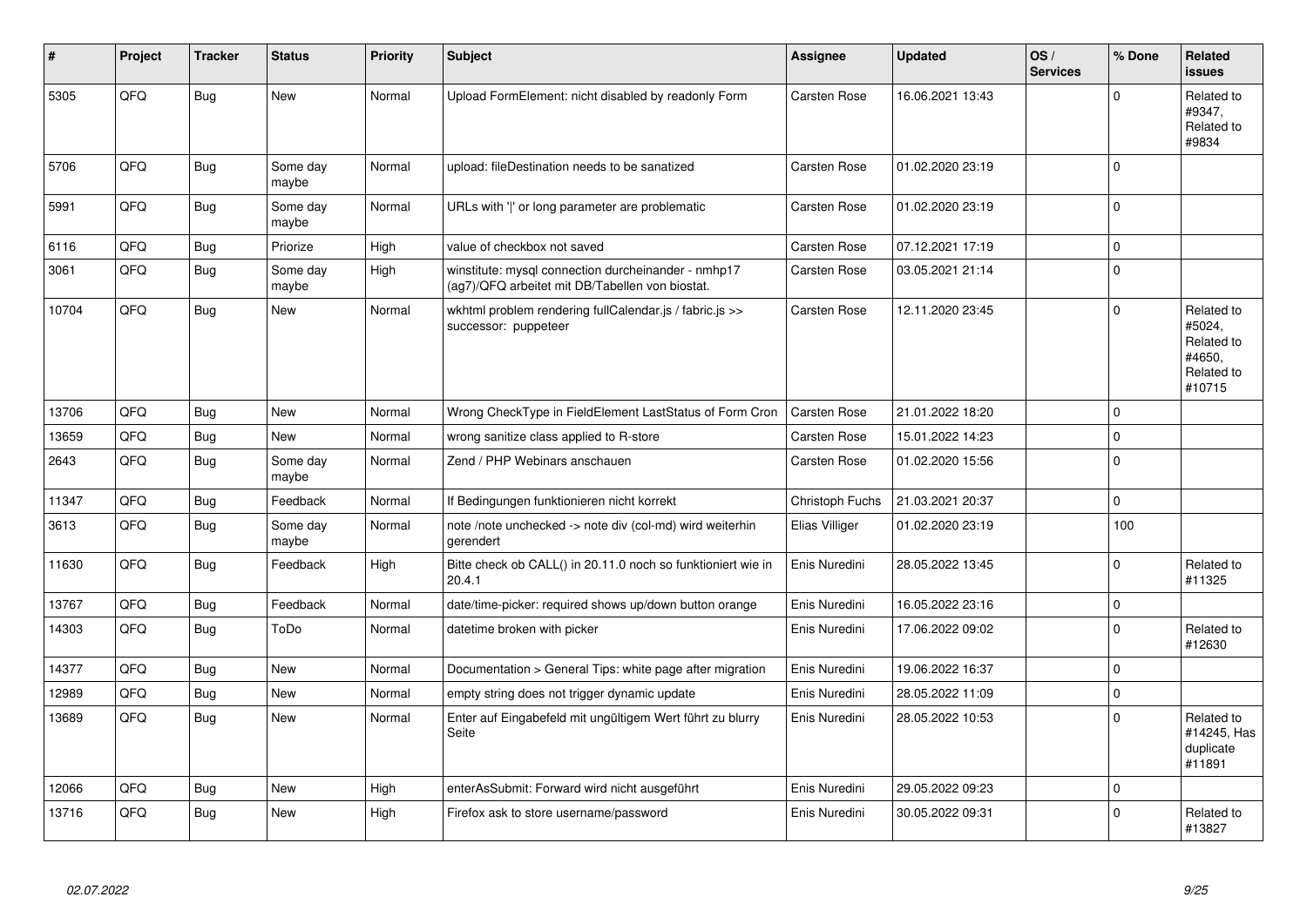| ∦     | Project | <b>Tracker</b> | <b>Status</b>     | <b>Priority</b> | Subject                                                                                                                                                       | <b>Assignee</b>   | <b>Updated</b>   | OS/<br><b>Services</b> | % Done      | Related<br>issues                            |
|-------|---------|----------------|-------------------|-----------------|---------------------------------------------------------------------------------------------------------------------------------------------------------------|-------------------|------------------|------------------------|-------------|----------------------------------------------|
| 14322 | QFQ     | <b>Bug</b>     | New               | Normal          | Form Load: by default no scroll (save & close should be<br>visible)                                                                                           | Enis Nuredini     | 15.06.2022 14:12 |                        | $\Omega$    | Related to<br>#14321,<br>Related to<br>#6232 |
| 14245 | QFQ     | <b>Bug</b>     | <b>New</b>        | Normal          | Form Save Btn bleibt disabled wenn Datumsfeld über<br>Datepicker geändert                                                                                     | Enis Nuredini     | 27.05.2022 13:45 |                        | $\Omega$    | Related to<br>#13689                         |
| 8891  | QFQ     | <b>Bug</b>     | <b>New</b>        | High            | formSubmitLog: do not log passwords                                                                                                                           | Enis Nuredini     | 25.03.2022 09:06 |                        | $\mathbf 0$ |                                              |
| 13899 | QFQ     | Bug            | ToDo              | Normal          | Selenium: zum laufen bringen                                                                                                                                  | Enis Nuredini     | 25.03.2022 10:24 |                        | $\Omega$    |                                              |
| 13943 | QFQ     | <b>Bug</b>     | Priorize          | Normal          | unable to find formgroup                                                                                                                                      | Enis Nuredini     | 28.05.2022 11:03 |                        | $\Omega$    |                                              |
| 12508 | QFQ     | <b>Bug</b>     | In Progress       | High            | gfg Form: sendMail                                                                                                                                            | Karin Niffeler    | 19.03.2022 17:48 |                        | $\mathbf 0$ |                                              |
| 8316  | QFQ     | <b>Bug</b>     | Feedback          | Normal          | Documentation/Behaviour for Nested Queries and<br>Record-Store confusing                                                                                      | Nicola Chiapolini | 20.11.2019 09:14 |                        | $\mathbf 0$ |                                              |
| 3567  | QFQ     | Feature        | Some day<br>maybe | Low             | 'Save', 'Close', 'New' als FormElement                                                                                                                        |                   | 11.12.2019 16:02 |                        | $\mathbf 0$ |                                              |
| 12038 | QFQ     | Feature        | New               | Normal          | a) STORE_VAR: filenameOnlyStripUniq, b) SP:<br>QSTRIPUNIQ()                                                                                                   |                   | 17.02.2021 23:55 |                        | $\Omega$    |                                              |
| 11535 | QFQ     | Feature        | <b>New</b>        | Normal          | Ability to create SQL columns in frontend QFQ forms                                                                                                           |                   | 17.11.2020 12:11 |                        | 0           |                                              |
| 6299  | QFQ     | Feature        | Some day<br>maybe | Normal          | Attack detection: log table with invalid SIP access                                                                                                           |                   | 11.12.2019 16:02 |                        | $\mathbf 0$ | Related to<br>#3947                          |
| 7106  | QFQ     | Feature        | Some day<br>maybe | Normal          | Beispiel Nummerierung von Rows in Report                                                                                                                      |                   | 11.12.2019 16:01 |                        | 0           |                                              |
| 7105  | QFQ     | Feature        | Some day<br>maybe | Normal          | Beispiel wie man in einer zweiten Tabelle speichert.                                                                                                          |                   | 11.12.2019 16:01 |                        | $\mathbf 0$ |                                              |
| 6288  | QFQ     | Feature        | Some day<br>maybe | Normal          | Best Practice: Erklaeren wie man ein Formular ganz in<br>'weiss' erstellen kann                                                                               |                   | 11.12.2019 16:02 |                        | $\Omega$    |                                              |
| 4194  | QFQ     | Feature        | In Progress       | Normal          | Bootstrap 4 ist jetzt offiziel                                                                                                                                |                   | 03.05.2021 20:47 |                        | $\Omega$    | Related to<br>#10114                         |
| 5783  | QFQ     | Feature        | Some day<br>maybe | Normal          | <b>BPMN View/Edit</b>                                                                                                                                         |                   | 11.12.2019 16:02 |                        | $\mathbf 0$ |                                              |
| 9853  | QFQ     | Feature        | New               | Normal          | Check das SQL / QFQ / Mail Logfile geschrieben wird                                                                                                           |                   | 09.01.2020 11:15 |                        | $\mathbf 0$ |                                              |
| 10738 | QFQ     | Feature        | Some day<br>maybe | Normal          | CORS headers for external API requests                                                                                                                        |                   | 10.06.2020 14:00 |                        | l 0         |                                              |
| 4719  | QFQ     | Feature        | Some day<br>maybe | Normal          | Custom Message in Client in case of 'Browser tab close,<br>modification will be lost'                                                                         |                   | 01.02.2020 23:20 |                        | 0           |                                              |
| 6992  | QFQ     | Feature        | Some day<br>maybe | Normal          | DB exception: Syntax Highlight                                                                                                                                |                   | 11.12.2019 16:01 |                        | $\Omega$    | Related to<br>#5450                          |
| 4627  | QFQ     | Feature        | Some day<br>maybe | Normal          | dbupdate: all tables - check 'create', 'modified' if it is possible<br>to change to default 'CURRENT_TIMESTAMP' and modified<br>'ON UPDATE CURRENT_TIMESTAMP' |                   | 01.02.2020 23:20 |                        | 0           |                                              |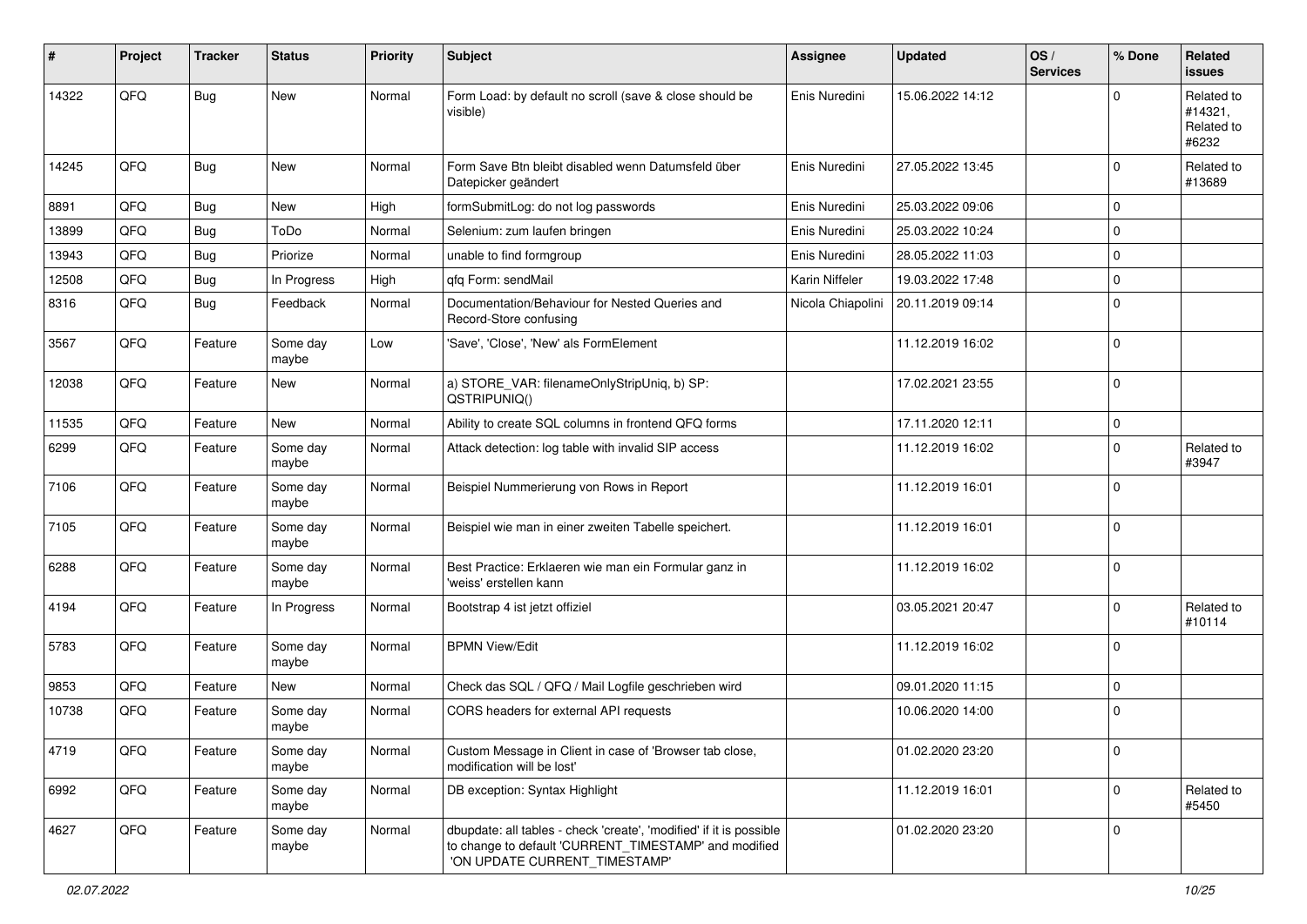| $\pmb{\#}$ | Project    | <b>Tracker</b> | <b>Status</b>     | <b>Priority</b> | <b>Subject</b>                                                                                                                                           | Assignee | <b>Updated</b>   | OS/<br><b>Services</b> | % Done      | Related<br><b>issues</b> |
|------------|------------|----------------|-------------------|-----------------|----------------------------------------------------------------------------------------------------------------------------------------------------------|----------|------------------|------------------------|-------------|--------------------------|
| 5850       | QFQ        | Feature        | Some day<br>maybe | Normal          | Deployment: In QFQ Doc best practice fuer zeitgemaesses<br>Deployment beschreiben                                                                        |          | 01.02.2020 23:20 |                        | $\Omega$    |                          |
| 7100       | QFQ        | Feature        | Some day<br>maybe | Normal          | Download: log access, max downloads, time limit                                                                                                          |          | 01.02.2020 23:19 |                        | I٥          |                          |
| 6083       | QFQ        | Feature        | Some day<br>maybe | Normal          | Dynamic Update: Value Check via SQL                                                                                                                      |          | 11.12.2019 16:02 |                        | $\Omega$    |                          |
| 5893       | QFQ        | Feature        | Some day<br>maybe | Normal          | Edit on double-click                                                                                                                                     |          | 01.02.2020 23:19 |                        | $\mathbf 0$ | Related to<br>#5894      |
| 10874      | QFQ        | Feature        | New               | Normal          | Erstellen eines Foreign Keys in der Tabelle "FormElement"                                                                                                |          | 13.07.2020 10:11 |                        | $\Omega$    |                          |
| 4536       | QFQ        | Feature        | Some day<br>maybe | Normal          | FE upload: problem with delete if mutliple uploads an<br>FE.name="                                                                                       |          | 01.02.2020 23:20 |                        | l O         |                          |
| 4444       | <b>OFO</b> | Feature        | Some day<br>maybe | Normal          | FE.type=upload: detect mime type                                                                                                                         |          | 11.12.2019 16:02 |                        | $\Omega$    | Related to<br>#4303      |
| 5923       | QFQ        | Feature        | Some day<br>maybe | Normal          | fillStoreSystemBySqlLate                                                                                                                                 |          | 01.02.2020 23:19 |                        | l O         |                          |
| 3880       | QFQ        | Feature        | Some day<br>maybe | Normal          | Form 'Form': anlegen einer Tabelle                                                                                                                       |          | 14.01.2021 10:12 |                        | l o         |                          |
| 3879       | QFQ        | Feature        | Some day<br>maybe | Normal          | Form 'FormElement': Beim Feld 'name' rechts in der Notiz<br>einen Link einblenden - a) aktuelle Definition anzeigen, b)<br>Spalte in der Tabelle anlegen |          | 11.12.2019 16:03 |                        | I٥          |                          |
| 3878       | QFQ        | Feature        | Some day<br>maybe | Normal          | Form 'FormElement': Spalte 'name' typeAhead mit<br>Spaltennamen der Primarytable.                                                                        |          | 11.12.2019 16:03 |                        | l o         |                          |
| 10763      | QFQ        | Feature        | <b>New</b>        | Normal          | form accessed and submitted despite logout?                                                                                                              |          | 16.06.2020 11:43 |                        | l O         |                          |
| 11716      | QFQ        | Feature        | <b>New</b>        | Normal          | Form an beliebiger Stelle im Report anzeigen                                                                                                             |          | 09.12.2020 09:47 |                        | $\Omega$    |                          |
| 4443       | QFQ        | Feature        | Some day<br>maybe | Normal          | Form: multiple secondary tables                                                                                                                          |          | 01.02.2020 23:20 |                        | ١o          |                          |
| 12156      | QFQ        | Feature        | <b>New</b>        | Normal          | Form: Optional disable 'leave page'                                                                                                                      |          | 03.05.2021 20:45 |                        | $\mathbf 0$ |                          |
| 7278       | QFQ        | Feature        | Some day<br>maybe | Normal          | Form: Wert vordefinieren der immer gesetzt wird                                                                                                          |          | 02.05.2021 09:27 |                        | I٥          |                          |
| 6515       | QFQ        | Feature        | Some day<br>maybe | Normal          | Formular: Felder dynamisch ein/ausblenden                                                                                                                |          | 11.12.2019 16:02 |                        | I٥          |                          |
| 2950       | QFQ        | Feature        | Some day<br>maybe | Normal          | Inhalt QFQ Records als File                                                                                                                              |          | 11.12.2019 16:03 |                        | $\mathbf 0$ |                          |
| 1510       | QFQ        | Feature        | Some day<br>maybe | Normal          | jquery von google laden, falls das nicht geht lokal                                                                                                      |          | 11.12.2019 16:03 |                        | l 0         |                          |
| 3617       | QFQ        | Feature        | Some day<br>maybe | Normal          | Load javascripts at bottom                                                                                                                               |          | 11.12.2019 16:02 |                        | I٥          |                          |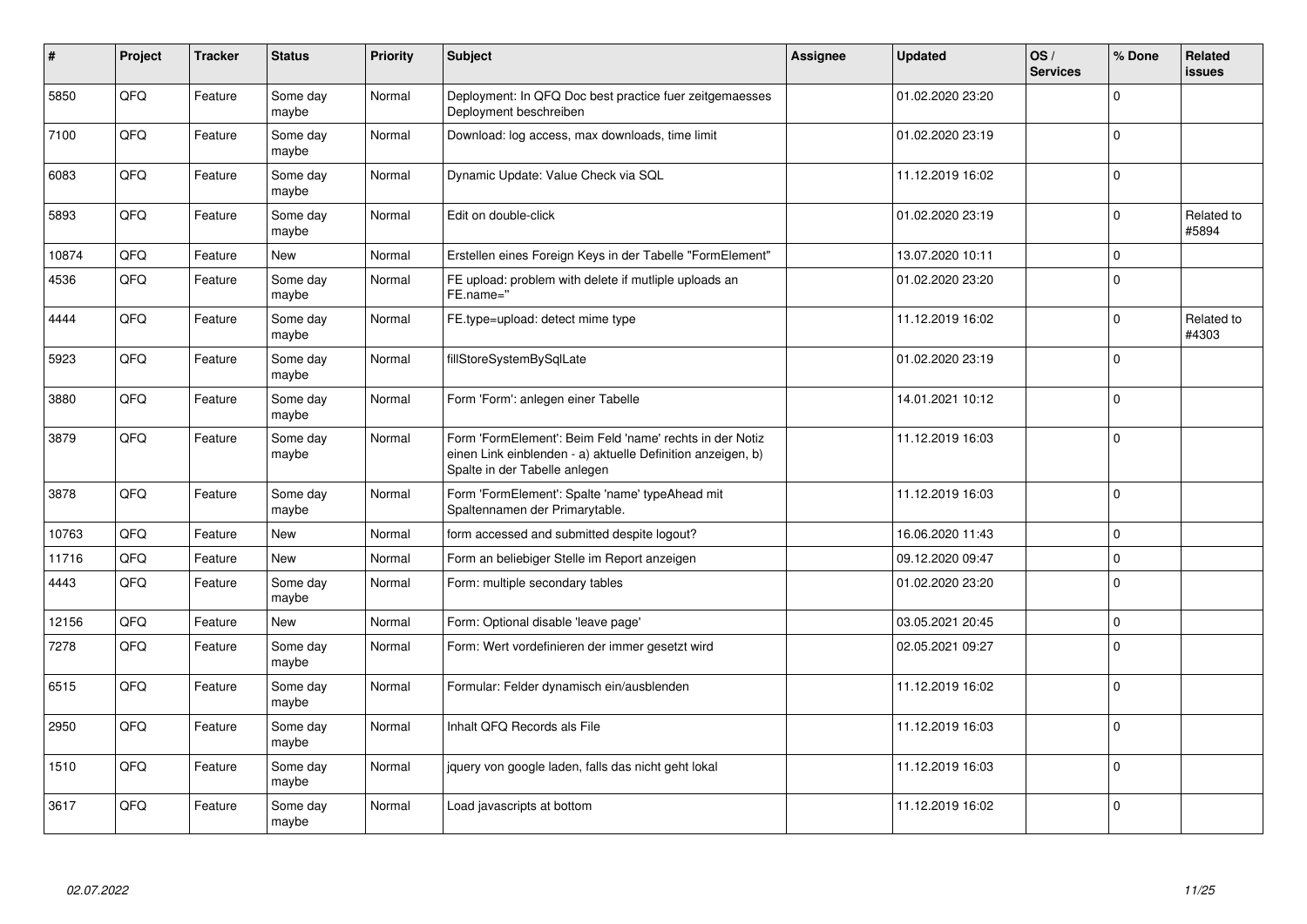| $\pmb{\sharp}$ | Project | <b>Tracker</b> | <b>Status</b>     | <b>Priority</b> | <b>Subject</b>                                                                                         | <b>Assignee</b> | <b>Updated</b>   | OS/<br><b>Services</b> | % Done   | Related<br><b>issues</b>                    |
|----------------|---------|----------------|-------------------|-----------------|--------------------------------------------------------------------------------------------------------|-----------------|------------------|------------------------|----------|---------------------------------------------|
| 4433           | QFQ     | Feature        | Some day<br>maybe | Normal          | Log when SIP will be destroyed by QFQ for any (security)<br>reason                                     |                 | 01.02.2020 23:20 |                        | $\Omega$ | Related to<br>#4432,<br>Related to<br>#5458 |
| 4439           | QFQ     | Feature        | Some day<br>maybe | Normal          | Log: report all actions fired by an FE Element, incl. the<br>original directive (slaveld, sqllnsert, ) |                 | 01.02.2020 23:20 |                        | ١o       | Related to<br>#4432,<br>Related to<br>#5458 |
| 4974           | QFQ     | Feature        | Some day<br>maybe | Normal          | Long polling - inform all listening clients of changes                                                 |                 | 11.12.2019 16:02 |                        | I٥       |                                             |
| 5455           | QFQ     | Feature        | Some day<br>maybe | Normal          | Mail Redirects grld abhaengig                                                                          |                 | 01.02.2020 23:20 |                        | I٥       |                                             |
| 4440           | QFQ     | Feature        | Some day<br>maybe | Normal          | Manual.rst: explain how to. expand PHP Session to 4h                                                   |                 | 11.12.2019 16:02 |                        | ١o       |                                             |
| 7104           | QFQ     | Feature        | Some day<br>maybe | Normal          | Manual: hint about escaping if '\r' appears in mail body                                               |                 | 11.12.2019 16:01 |                        | l o      |                                             |
| 12039          | QFQ     | Feature        | New               | Normal          | Missing htmlSpecialChar() in pre processing on form submit                                             |                 | 18.02.2021 00:09 |                        | ١o       | Related to<br>#14320                        |
| 4027           | QFQ     | Feature        | Some day<br>maybe | Normal          | Missing: orange 'check' / 'bullet'                                                                     |                 | 11.12.2019 16:03 |                        | l O      |                                             |
| 4626           | QFQ     | Feature        | Some day<br>maybe | Normal          | Mobile View: 'classBody=qfq-form-right' makes no sense                                                 |                 | 01.02.2020 23:20 |                        | l 0      |                                             |
| 3646           | QFQ     | Feature        | Some day<br>maybe | Normal          | Moeglichkeit HTML Tags in Reports auszugeben (zu<br>enkodieren: htmlspecialchars)                      |                 | 11.12.2019 16:02 |                        | I٥       | Related to<br>#14320                        |
| 6084           | QFQ     | Feature        | Some day<br>maybe | Normal          | New escape type: 'D' - convert date                                                                    |                 | 01.02.2020 23:19 |                        | I٥       |                                             |
| 4446           | QFQ     | Feature        | Some day<br>maybe | Normal          | New FE get same feldContainerId as last modifed FE                                                     |                 | 01.02.2020 23:20 |                        | I٥       |                                             |
| 7229           | QFQ     | Feature        | Some day<br>maybe | Normal          | New FormElement.type: Button                                                                           |                 | 01.02.2021 12:32 |                        | l o      |                                             |
| 10384          | QFQ     | Feature        | New               | Normal          | Parameter Exchange QFQ Instances                                                                       |                 | 07.05.2020 09:38 |                        | l 0      |                                             |
| 3495           | QFQ     | Feature        | Some day<br>maybe | Normal          | Predifined Parameter werden nicht in '+' (add new record)<br>SIP gerendert.                            |                 | 11.12.2019 16:02 |                        | l O      |                                             |
| 1253           | QFQ     | Feature        | Some day<br>maybe | Normal          | QF: Colorpicker                                                                                        |                 | 11.12.2019 16:03 |                        | l O      |                                             |
| 1251           | QFG     | Feature        | Some day<br>maybe | Normal          | QF: Combo                                                                                              |                 | 11.12.2019 16:03 |                        | l o      |                                             |
| 955            | QFQ     | Feature        | Some day<br>maybe | Normal          | QF: Notizen vor/nach dem Form                                                                          |                 | 01.02.2020 23:20 |                        | ١o       |                                             |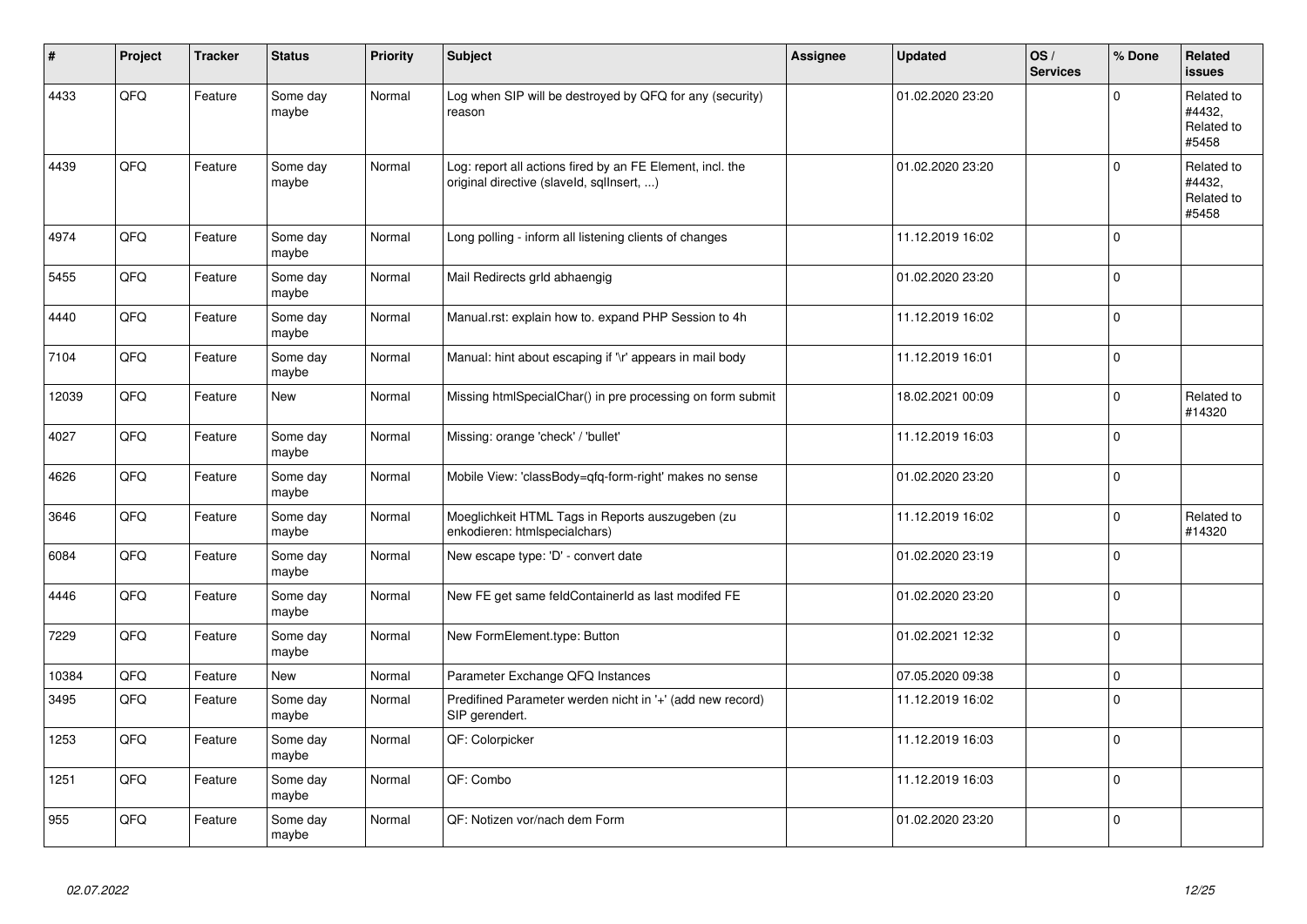| $\vert$ # | Project | <b>Tracker</b> | <b>Status</b>     | <b>Priority</b> | <b>Subject</b>                                                                                               | Assignee | <b>Updated</b>   | OS/<br><b>Services</b> | % Done              | Related<br><b>issues</b>                    |
|-----------|---------|----------------|-------------------|-----------------|--------------------------------------------------------------------------------------------------------------|----------|------------------|------------------------|---------------------|---------------------------------------------|
| 1234      | QFQ     | Feature        | Some day<br>maybe | Normal          | QF: Record numbering: Im Grid soll in Spalte 1 optional die<br>laufende Nummer der Records angezeigt werden. |          | 01.02.2020 23:20 |                        | $\Omega$            |                                             |
| 5160      | QFQ     | Feature        | Some day<br>maybe | Normal          | QFQ collaborative / together.js, ShareJS, y-js, collaborative,                                               |          | 11.12.2019 16:02 |                        | $\mathsf 0$         |                                             |
| 5892      | QFQ     | Feature        | Some day<br>maybe | Normal          | QFQ should use T3 API to manipulate FE GROUP<br>membership                                                   |          | 01.02.2020 23:20 |                        | $\mathbf 0$         |                                             |
| 7108      | QFQ     | Feature        | Some day<br>maybe | Normal          | QFQ Wrap Elements                                                                                            |          | 11.12.2019 16:01 |                        | $\mathbf 0$         |                                             |
| 5851      | QFQ     | Feature        | Some day<br>maybe | Normal          | Queue System implementieren: MQTT, RabbitMQ                                                                  |          | 01.02.2020 23:20 |                        | $\mathbf 0$         | Related to<br>#5715                         |
| 1623      | QFQ     | Feature        | Some day<br>maybe | Normal          | RealURL                                                                                                      |          | 11.12.2019 16:03 |                        | 30                  |                                             |
| 4640      | QFQ     | Feature        | Some day<br>maybe | Normal          | Rename System Forms                                                                                          |          | 01.02.2020 23:20 |                        | $\mathbf 0$         |                                             |
| 11534     | QFQ     | Feature        | <b>New</b>        | Normal          | Report: Action on selected rows - Table batchprocessing<br>feature                                           |          | 18.11.2020 08:15 |                        | $\mathbf 0$         |                                             |
| 4435      | QFQ     | Feature        | Some day<br>maybe | Normal          | Report: striptags - specify allowed tags                                                                     |          | 01.02.2020 23:20 |                        | $\mathbf 0$         |                                             |
| 5129      | QFQ     | Feature        | Some day<br>maybe | Normal          | Reports: SQL fuer x Achse und y Achse                                                                        |          | 11.12.2019 16:02 |                        | $\mathbf 0$         |                                             |
| 7921      | QFQ     | Feature        | Some day<br>maybe | Normal          | Rest API Export: URL kuerzer machen                                                                          |          | 01.02.2020 23:19 |                        | $\mathbf 0$         |                                             |
| 880       | QFQ     | Feature        | Some day<br>maybe | Urgent          | Security: PHP, SQL Injection, XSS                                                                            |          | 03.05.2021 21:14 |                        | $\mathbf 0$         | Related to<br>#14320                        |
| 4551      | QFQ     | Feature        | Some day<br>maybe | Normal          | Set 'pills' via dynamicUpdate to show/hide/disabled                                                          |          | 01.02.2020 23:20 |                        | $\Omega$            | Related to<br>#3752                         |
| 4442      | QFQ     | Feature        | Some day<br>maybe | Normal          | Special Column Name: link - new symbol G (Glyph) to<br>choose any available symbol                           |          | 11.12.2019 16:02 |                        | $\mathbf 0$         |                                             |
| 12135     | QFQ     | Feature        | <b>New</b>        | Normal          | Subrecord: Notiz                                                                                             |          | 24.04.2021 16:58 |                        | $\mathsf{O}\xspace$ |                                             |
| 10114     | QFQ     | Feature        | New               | High            | Symbol (Link): 'G:' (Glyphicon) replaced by 'i:' (icon)                                                      |          | 07.12.2021 17:19 |                        | $\Omega$            | Related to<br>#3797,<br>Related to<br>#4194 |
| 4445      | QFQ     | Feature        | Some day<br>maybe | Normal          | template group: Option to simulate fieldset                                                                  |          | 28.06.2021 14:11 |                        | $\Omega$            |                                             |
| 10345     | QFQ     | Feature        | <b>New</b>        | Normal          | Templates - Patterns QFQ Style                                                                               |          | 03.05.2021 21:01 |                        | $\mathbf 0$         | Related to<br>#10713                        |
| 4816      | QFQ     | Feature        | Some day<br>maybe | Normal          | Templates for QFQ Reports (Tables, Radios, )                                                                 |          | 01.02.2020 23:20 |                        | $\mathbf 0$         |                                             |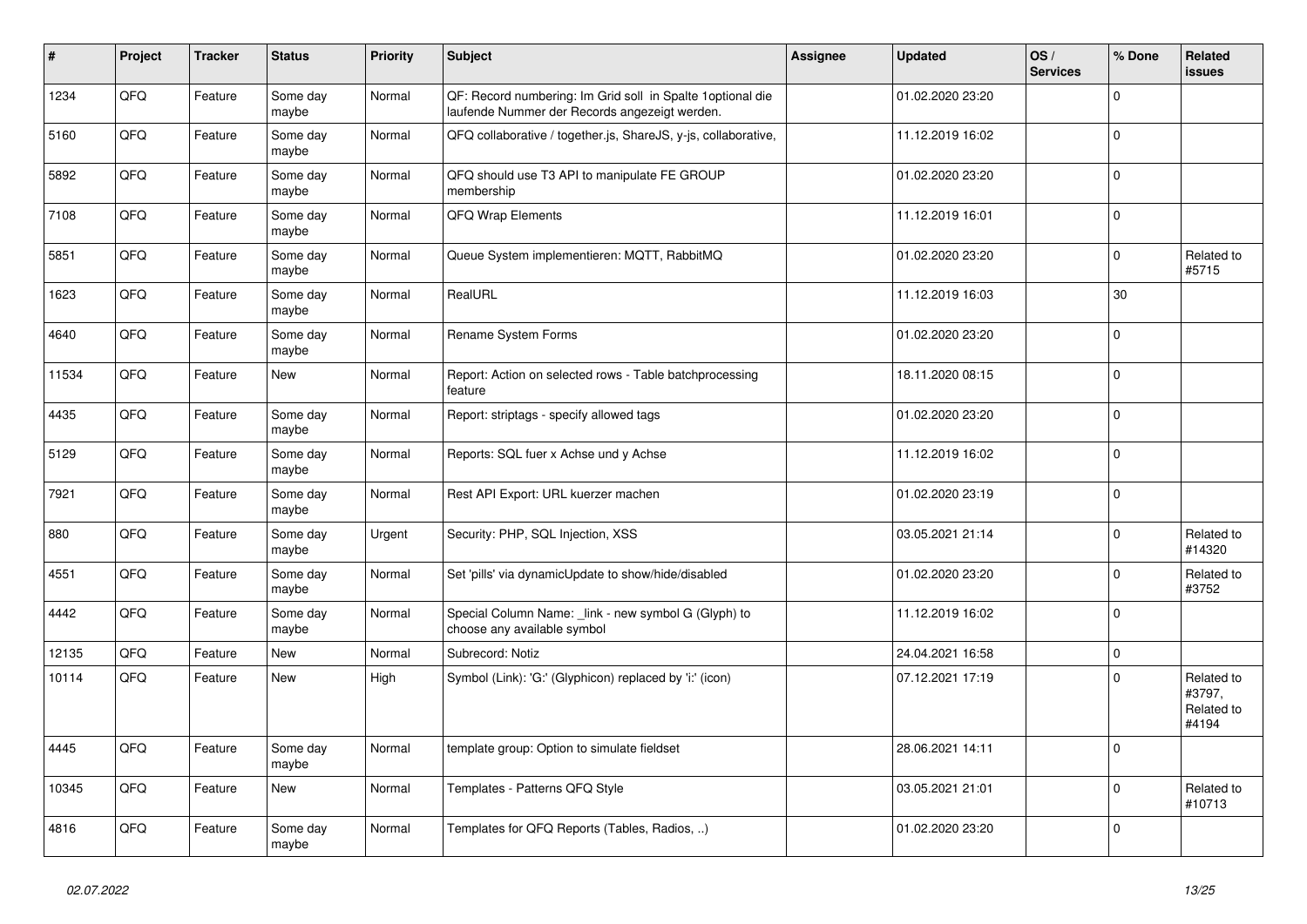| #     | Project | <b>Tracker</b> | <b>Status</b>     | <b>Priority</b> | <b>Subject</b>                                                                   | Assignee        | <b>Updated</b>   | OS/<br><b>Services</b> | % Done      | Related<br><b>issues</b> |
|-------|---------|----------------|-------------------|-----------------|----------------------------------------------------------------------------------|-----------------|------------------|------------------------|-------------|--------------------------|
| 8056  | QFQ     | Feature        | Some day<br>maybe | Normal          | Termin Organisation (Reservation)                                                |                 | 01.02.2020 23:19 |                        | $\mathbf 0$ | Related to<br>#8658      |
| 5452  | QFQ     | Feature        | Some day<br>maybe | Normal          | Thumbnails from PDF: bad quality                                                 |                 | 01.02.2020 23:20 |                        | $\Omega$    |                          |
| 5895  | QFQ     | Feature        | Some day<br>maybe | Normal          | Tutorial: List of all QFQ Features                                               |                 | 01.02.2020 23:19 |                        | $\mathbf 0$ |                          |
| 5805  | QFQ     | Feature        | Some day<br>maybe | Normal          | TypeAHead SQL value instead of key stored                                        |                 | 01.02.2020 23:19 |                        | $\mathbf 0$ | Related to<br>#5444      |
| 6704  | QFQ     | Feature        | Some day<br>maybe | Normal          | Upload Mode: Bilder in Notizen rechts sollen aktuellen<br>Upload repräsentieren. |                 | 01.02.2020 23:19 |                        | $\Omega$    | Related to<br>#3264      |
| 11850 | QFQ     | Feature        | New               | Urgent          | Wizard Form: basierend auf einer Tabelle eine Form<br>anlegen.                   |                 | 03.05.2021 21:12 |                        | $\Omega$    | Blocked by<br>#8082      |
| 5342  | QFQ     | Feature        | Some day<br>maybe | Normal          | link - with HTML Attributes                                                      |                 | 01.02.2020 23:20 |                        | $\mathbf 0$ | Related to<br>#14077     |
| 14185 | QFQ     | Feature        | <b>New</b>        | Normal          | External/Autocron.php - better suitable directory                                | Support: System | 28.05.2022 11:03 |                        | $\mathbf 0$ |                          |
| 8522  | QFQ     | Feature        | Some day<br>maybe | Normal          | build QFQ - npm warnings                                                         | Benjamin Baer   | 01.02.2020 23:19 |                        | 50          |                          |
| 12476 | QFQ     | Feature        | New               | Normal          | clearMe: a) should trigger 'dirty', b) sticky on textarea resize                 | Benjamin Baer   | 04.01.2022 08:40 |                        | $\mathbf 0$ | Related to<br>#9528      |
| 6870  | QFQ     | Feature        | Priorize          | Normal          | Click on 'link' triggers an API call                                             | Benjamin Baer   | 03.01.2022 08:25 |                        | $\mathbf 0$ |                          |
| 4420  | QFQ     | Feature        | Some day<br>maybe | Normal          | Client: Local Storage - store the changes of a form, local in<br>the browser.    | Benjamin Baer   | 11.12.2019 16:02 |                        | $\mathbf 0$ |                          |
| 5562  | QFQ     | Feature        | Priorize          | Normal          | Drag'n'Drop fuer Uploads                                                         | Benjamin Baer   | 21.03.2022 09:52 |                        | $\mathbf 0$ | Related to<br>#9706      |
| 6224  | QFQ     | Feature        | Priorize          | Normal          | Dynamic update: fade in/out fields                                               | Benjamin Baer   | 21.03.2022 09:50 |                        | $\mathbf 0$ |                          |
| 6972  | QFQ     | Feature        | Some day<br>maybe | Normal          | Fabric Clipboard / cross browser tab                                             | Benjamin Baer   | 01.02.2020 23:21 |                        | $\pmb{0}$   |                          |
| 5024  | QFQ     | Feature        | Some day<br>maybe | Normal          | Fabric: Generate PDF with edits                                                  | Benjamin Baer   | 01.02.2020 23:20 |                        | $\mathbf 0$ | Related to<br>#10704     |
| 6801  | QFQ     | Feature        | Priorize          | Normal          | Fabric: Maximize / FullIscreen                                                   | Benjamin Baer   | 21.03.2022 09:56 |                        | $\mathbf 0$ |                          |
| 3415  | QFQ     | Feature        | Some day<br>maybe | Normal          | FE Login Box Templatefile                                                        | Benjamin Baer   | 11.12.2019 16:02 |                        | $\mathbf 0$ |                          |
| 10003 | QFQ     | Feature        | Priorize          | Normal          | fieldset: stronger visualize group                                               | Benjamin Baer   | 12.02.2020 08:13 |                        | $\mathbf 0$ |                          |
| 9548  | QFQ     | Feature        | Feedback          | High            | FormElement: Pattern mismatch - optional report only on<br>focus lost            | Benjamin Baer   | 03.05.2021 21:14 |                        | $\mathbf 0$ |                          |
| 7965  | QFQ     | Feature        | Priorize          | Normal          | Input type 'text' with visual format - currency                                  | Benjamin Baer   | 03.01.2022 07:45 |                        | $\mathbf 0$ |                          |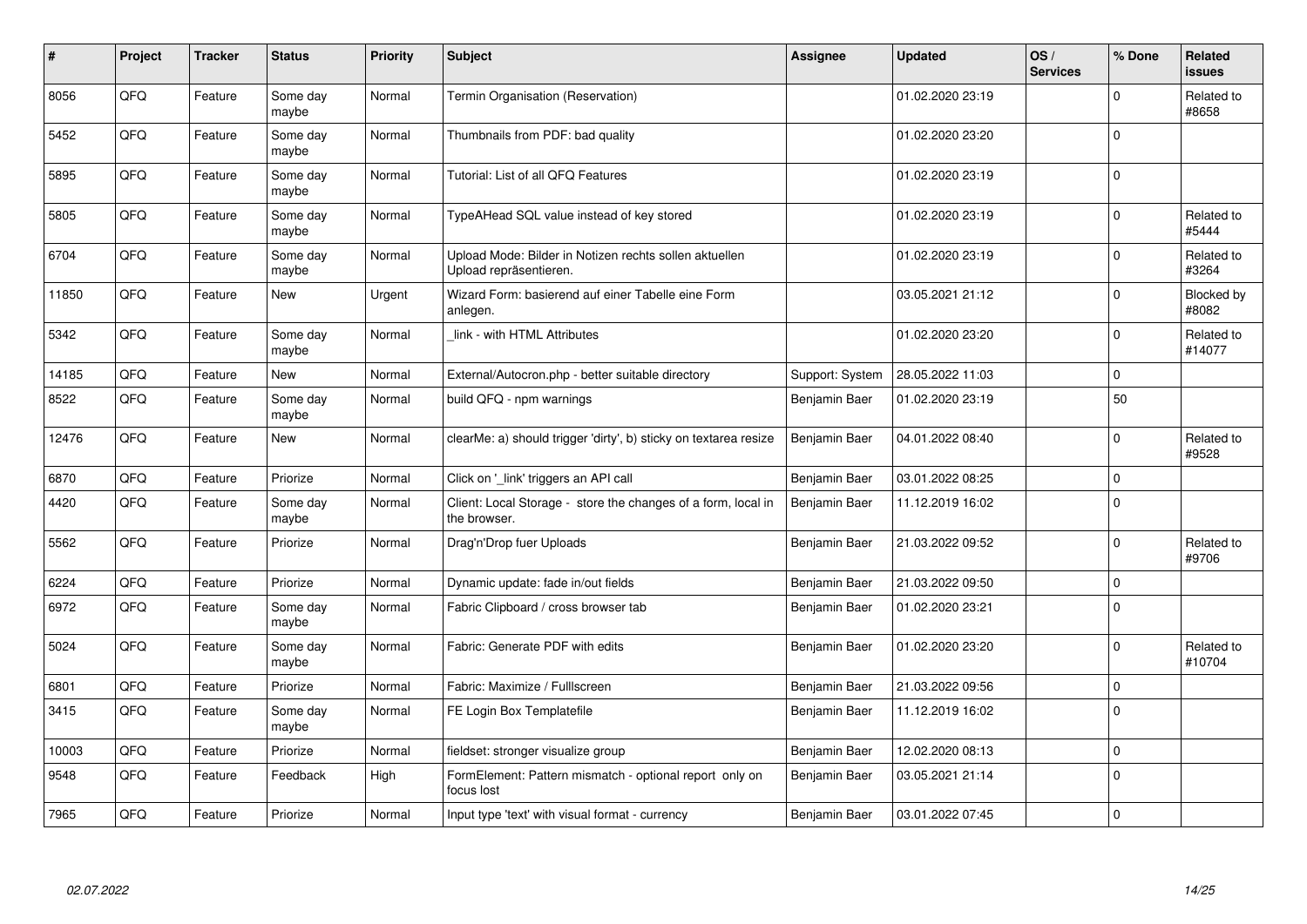| #     | Project | <b>Tracker</b> | <b>Status</b>     | <b>Priority</b> | <b>Subject</b>                                                                                                                                       | <b>Assignee</b> | <b>Updated</b>   | OS/<br><b>Services</b> | % Done              | Related<br><b>issues</b>                                               |
|-------|---------|----------------|-------------------|-----------------|------------------------------------------------------------------------------------------------------------------------------------------------------|-----------------|------------------|------------------------|---------------------|------------------------------------------------------------------------|
| 7732  | QFQ     | Feature        | Some day<br>maybe | Normal          | Javascript: Lazy Loading der add on libs                                                                                                             | Benjamin Baer   | 08.06.2022 10:38 |                        | $\Omega$            | Related to<br>#12611,<br>Related to<br>#12490,<br>Related to<br>#10013 |
| 12490 | QFQ     | Feature        | New               | Normal          | Loading Plugins in QFQ - see what tinymce does. (lazy<br>loading)                                                                                    | Benjamin Baer   | 08.06.2022 10:37 |                        | $\mathbf 0$         | Related to<br>#12611,<br>Related to<br>#10013,<br>Related to<br>#7732  |
| 7602  | QFQ     | Feature        | ToDo              | High            | Multi Select: with checkboxes                                                                                                                        | Benjamin Baer   | 22.03.2022 09:07 |                        | $\mathbf 0$         |                                                                        |
| 12556 | QFQ     | Feature        | New               | Normal          | Pills Title: colored = static or dynamic on allrequiredgiven                                                                                         | Benjamin Baer   | 19.03.2022 17:49 |                        | $\mathbf 0$         |                                                                        |
| 9135  | QFQ     | Feature        | Priorize          | Normal          | Progress Bar generic / replace old hourglass download<br>popup                                                                                       | Benjamin Baer   | 03.01.2022 07:43 |                        | $\mathbf 0$         |                                                                        |
| 5389  | QFQ     | Feature        | Some day<br>maybe | Normal          | QFQ Design: Multline label / note                                                                                                                    | Benjamin Baer   | 01.02.2020 23:19 |                        | $\mathbf 0$         |                                                                        |
| 3692  | QFQ     | Feature        | Some day<br>maybe | Normal          | QFQ Webseite                                                                                                                                         | Benjamin Baer   | 11.12.2019 16:02 |                        | $\mathbf 0$         | Related to<br>#5033                                                    |
| 5366  | QFQ     | Feature        | Priorize          | Normal          | Saving with keyboard shortcuts                                                                                                                       | Benjamin Baer   | 21.03.2022 09:47 |                        | $\mathbf 0$         |                                                                        |
| 7730  | QFQ     | Feature        | Priorize          | Normal          | SELECT Box: title in between                                                                                                                         | Benjamin Baer   | 01.02.2020 23:22 |                        | $\mathbf 0$         |                                                                        |
| 9130  | QFQ     | Feature        | Some day<br>maybe | Normal          | tablesorter: Automatic Row numbering / Zeilenummer                                                                                                   | Benjamin Baer   | 01.02.2020 23:22 |                        | $\mathbf 0$         |                                                                        |
| 6970  | QFQ     | Feature        | Some day<br>maybe | Normal          | tablesorter: default fuer 'sortReset' aendern von 'Ctrl' zu 'Alt'                                                                                    | Benjamin Baer   | 01.02.2020 23:21 |                        | $\mathbf 0$         |                                                                        |
| 5942  | QFQ     | Feature        | Priorize          | Normal          | 'L' and 'type': append to links, generate via '_link' by using<br>'u:' .                                                                             | Carsten Rose    | 01.02.2020 10:13 |                        | $\mathbf 0$         |                                                                        |
| 3267  | QFQ     | Feature        | Some day<br>maybe | Normal          | 2 Forms auf einer Seite: real + Read only                                                                                                            | Carsten Rose    | 11.12.2019 16:03 |                        | $\mathbf 0$         |                                                                        |
| 12269 | QFQ     | Feature        | New               | Normal          | 2FA - Login                                                                                                                                          | Carsten Rose    | 03.05.2021 20:45 |                        | $\mathbf 0$         |                                                                        |
| 5548  | QFQ     | Feature        | Some day<br>maybe | Normal          | 801 Textfiles/Scriptfiles als Thumbnail                                                                                                              | Carsten Rose    | 07.03.2022 16:26 |                        | $\mathbf 0$         |                                                                        |
| 12544 | QFQ     | Feature        | New               | High            | a) ' AS _link' new also as ' AS _format', b) sortierung via   Carsten Rose<br>'display: none;', c) ' format' benoeitgt nicht zwingend<br>u/U/p/m/z/d |                 | 14.12.2021 16:03 |                        | $\mathsf{O}\xspace$ |                                                                        |
| 3666  | QFQ     | Feature        | Some day<br>maybe | Normal          | a) Performance Messung: mysql_real_escape_string() im<br>Vergleich zu str_replace(), b) doppeltes Aufrufen von<br>mysql_real_escape_string()         | Carsten Rose    | 11.12.2019 16:02 |                        | $\mathsf{O}\xspace$ |                                                                        |
| 3942  | QFQ     | Feature        | Some day<br>maybe | Normal          | Action Elemente: neu generierte IDs via FE weitergeben                                                                                               | Carsten Rose    | 11.12.2019 16:03 |                        | $\mathbf 0$         | Related to<br>#3941                                                    |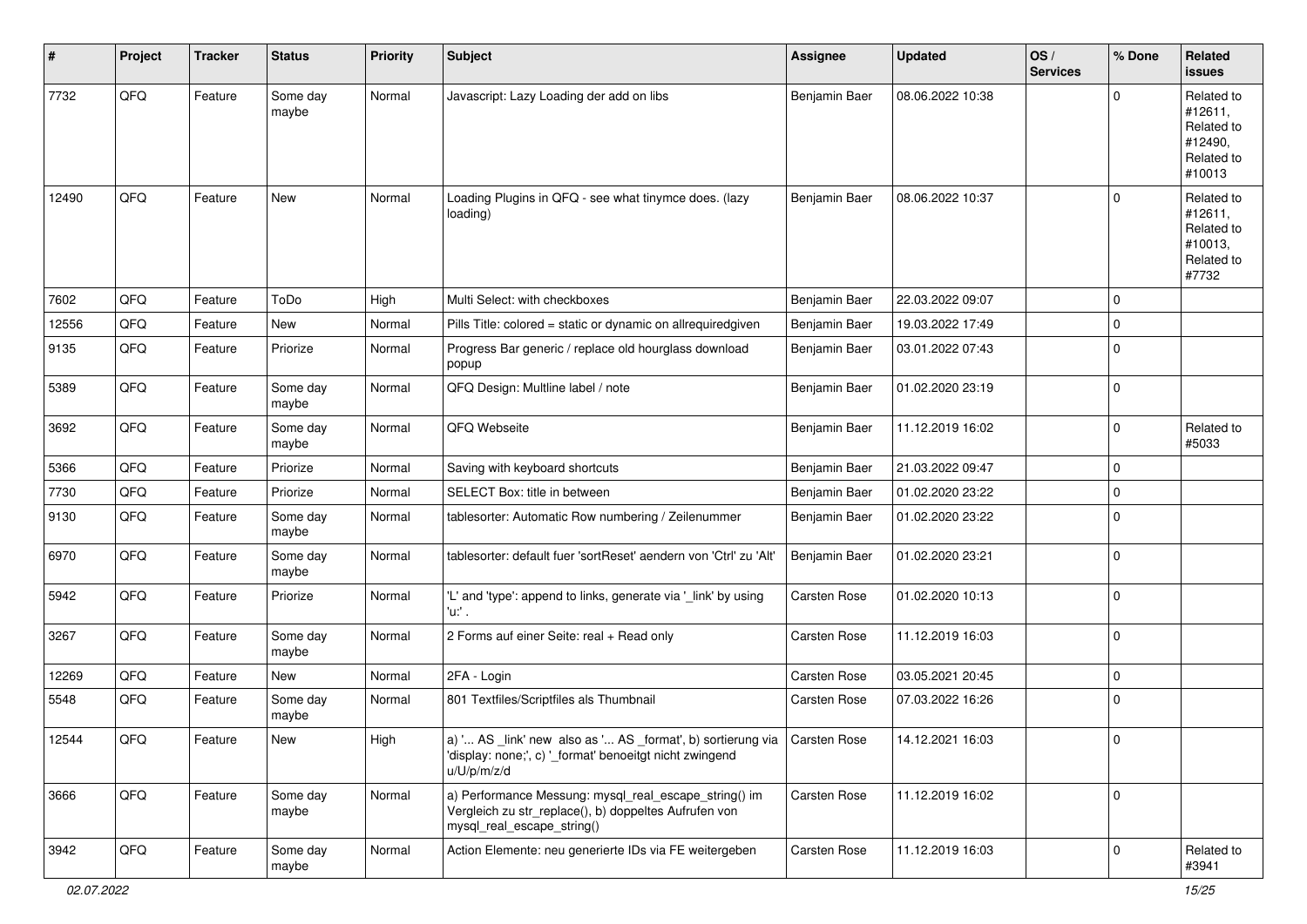| $\vert$ # | Project | <b>Tracker</b> | <b>Status</b>     | <b>Priority</b> | Subject                                                                                                        | <b>Assignee</b>     | <b>Updated</b>   | OS/<br><b>Services</b> | % Done      | Related<br><b>issues</b>                      |
|-----------|---------|----------------|-------------------|-----------------|----------------------------------------------------------------------------------------------------------------|---------------------|------------------|------------------------|-------------|-----------------------------------------------|
| 12412     | QFQ     | Feature        | <b>New</b>        | Normal          | Action/Escape qualifier 'e' (empty), '0': if given, an empty<br>string (or '0') will be treated as 'not found' | Carsten Rose        | 08.05.2021 09:40 |                        | $\Omega$    | Related to<br>#12413.<br>Related to<br>#10012 |
| 5131      | QFQ     | Feature        | <b>New</b>        | Normal          | Activate Spin Gear ('wait/busy' indicator) via LINK attribute                                                  | Carsten Rose        | 01.02.2020 23:21 |                        | $\mathbf 0$ |                                               |
| 7342      | QFQ     | Feature        | New               | Normal          | add content $=$ hide this                                                                                      | Carsten Rose        | 01.02.2020 23:21 |                        | $\Omega$    |                                               |
| 10979     | QFQ     | Feature        | <b>New</b>        | Normal          | Ajax Calls an API - dataReport                                                                                 | Carsten Rose        | 11.05.2022 12:15 |                        | $\mathbf 0$ |                                               |
| 8962      | QFQ     | Feature        | New               | High            | allow for form fields with identical names                                                                     | Carsten Rose        | 03.05.2021 21:14 |                        | $\pmb{0}$   |                                               |
| 3848      | QFQ     | Feature        | Some day<br>maybe | High            | Antivirus check fuer Upload files in qfq?                                                                      | Carsten Rose        | 03.05.2021 21:14 |                        | $\Omega$    | Related to<br>#4131                           |
| 12119     | QFQ     | Feature        | New               | Normal          | AS paged: error message missing if there ist no 'r' argument.                                                  | Carsten Rose        | 03.05.2021 20:51 |                        | $\mathbf 0$ |                                               |
| 3947      | QFQ     | Feature        | Some day<br>maybe | Normal          | Attack detectect: logout current user                                                                          | Carsten Rose        | 11.12.2019 16:03 |                        | $\mathbf 0$ | Related to<br>#5458,<br>Related to<br>#6299   |
| 4250      | QFQ     | Feature        | <b>New</b>        | Normal          | AutoCron in QFQ via PHP                                                                                        | Carsten Rose        | 01.02.2020 23:21 |                        | $\Omega$    | Related to<br>#3292.<br>Related to<br>#3291   |
| 12146     | QFQ     | Feature        | New               | Normal          | Autocron Job: Anzeigen wann der naechste Job ausgefuehrt<br>wird, resp das er nicht ausgefuehrt wird           | <b>Carsten Rose</b> | 15.03.2021 15:23 |                        | $\mathbf 0$ |                                               |
| 3291      | QFQ     | Feature        | Some day<br>maybe | Normal          | AutoCron websiteToken                                                                                          | Carsten Rose        | 11.12.2019 16:02 |                        | $\mathbf 0$ | Related to<br>#4250                           |
| 7452      | QFQ     | Feature        | Some day<br>maybe | Normal          | automate deployment new QFQ version                                                                            | Carsten Rose        | 16.09.2021 15:10 |                        | $\Omega$    |                                               |
| 12452     | QFQ     | Feature        | Priorize          | Normal          | BaseURL: alsways with '/' at the end                                                                           | Carsten Rose        | 19.06.2022 13:45 |                        | $\Omega$    | Related to<br>#10782                          |
| 9346      | QFQ     | Feature        | Priorize          | Normal          | beforeSave: check if an upload is given                                                                        | Carsten Rose        | 11.06.2021 21:18 |                        | $\mathbf 0$ |                                               |
| 8520      | QFQ     | Feature        | Some day<br>maybe | Normal          | Bring QFQ to Composer                                                                                          | Carsten Rose        | 16.09.2021 15:10 |                        | $\mathbf 0$ |                                               |
| 11893     | QFQ     | Feature        | <b>New</b>        | High            | Broken SIP: a) only report one time, b) only report in main<br>column                                          | Carsten Rose        | 12.05.2021 12:13 |                        | $\Omega$    | Related to<br>#12532,<br>Related to<br>#14187 |
| 10716     | QFQ     | Feature        | Some day<br>maybe | Normal          | Business Logic mit Externen Skripten                                                                           | Carsten Rose        | 16.09.2021 15:10 |                        | $\Omega$    | Related to<br>#10713,<br>Related to<br>#8217  |
| 9781      | QFQ     | Feature        | New               | Normal          | Button: CSS class to make buttons smaller                                                                      | <b>Carsten Rose</b> | 01.02.2020 23:22 |                        | $\mathbf 0$ |                                               |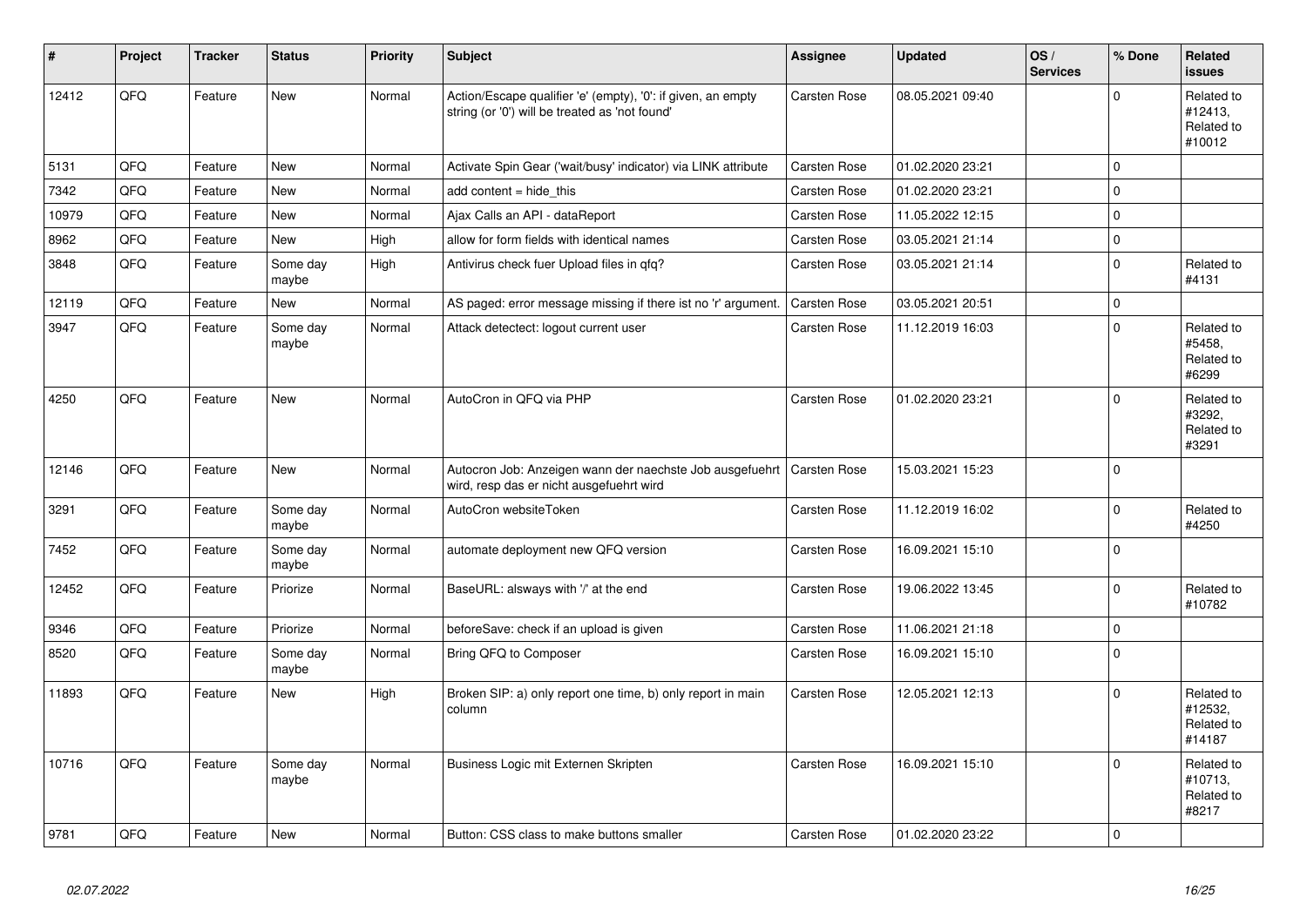| $\vert$ # | Project | <b>Tracker</b> | <b>Status</b>              | <b>Priority</b> | <b>Subject</b>                                                             | Assignee            | <b>Updated</b>   | OS/<br><b>Services</b> | % Done       | Related<br>issues                               |
|-----------|---------|----------------|----------------------------|-----------------|----------------------------------------------------------------------------|---------------------|------------------|------------------------|--------------|-------------------------------------------------|
| 13467     | QFQ     | Feature        | New                        | Normal          | ChangeLog Generator                                                        | Carsten Rose        | 19.03.2022 17:46 |                        | $\Omega$     | Related to<br>#11460                            |
| 12474     | QFQ     | Feature        | <b>New</b>                 | Normal          | Check BaseConfigURL if it is given and the the last char is '/             | Carsten Rose        | 03.05.2021 20:45 |                        | $\mathbf 0$  |                                                 |
| 12163     | QFQ     | Feature        | <b>New</b>                 | Normal          | Checkbox: table wrap                                                       | Carsten Rose        | 03.05.2021 20:51 |                        | $\Omega$     |                                                 |
| 6715      | QFQ     | Feature        | Some day<br>maybe          | Normal          | Code-Refactoring: dbArray vereinheitlichen                                 | Carsten Rose        | 11.12.2019 16:02 |                        | I٥           |                                                 |
| 7102      | QFQ     | Feature        | <b>New</b>                 | Normal          | Comment sign in report: '#' and '--'                                       | Carsten Rose        | 01.02.2020 23:21 |                        | l O          |                                                 |
| 8082      | QFQ     | Feature        | Priorize                   | High            | Contact form without saving record                                         | Carsten Rose        | 07.12.2021 15:20 |                        | $\Omega$     | Related to<br>#8587,<br><b>Blocks</b><br>#11850 |
| 4650      | QFQ     | Feature        | Some day<br>maybe          | Normal          | Convert html to doc/rtf                                                    | Carsten Rose        | 01.02.2020 23:20 |                        | $\mathbf 0$  | Related to<br>#10704                            |
| 12330     | QFQ     | Feature        | New                        | Normal          | Copy to input field / text area / TinyMCE                                  | Carsten Rose        | 07.04.2021 09:01 |                        | $\mathbf 0$  |                                                 |
| 8089      | QFQ     | Feature        | <b>New</b>                 | Normal          | Copy/Paste for FormElements                                                | Carsten Rose        | 01.02.2020 23:22 |                        | $\Omega$     |                                                 |
| 13843     | QFQ     | Feature        | New                        | Normal          | Create JWT via QFQ                                                         | Carsten Rose        | 19.03.2022 17:42 |                        | $\mathbf 0$  |                                                 |
| 13841     | QFQ     | Feature        | New                        | Normal          | Create PDF via iText - evaluate                                            | Carsten Rose        | 19.03.2022 17:42 |                        | $\mathbf{0}$ |                                                 |
| 9136      | QFQ     | Feature        | New                        | Normal          | Create ZIP files with dynamic PDFs                                         | Carsten Rose        | 01.02.2020 23:22 |                        | $\mathbf 0$  |                                                 |
| 3990      | QFQ     | Feature        | Some day<br>maybe          | High            | custom class definition: add space automatically                           | Carsten Rose        | 03.05.2021 21:14 |                        | I٥           |                                                 |
| 12337     | QFQ     | Feature        | Some day<br>maybe          | Normal          | Database.php: better caching                                               | Carsten Rose        | 16.09.2021 15:10 |                        | $\Omega$     |                                                 |
| 3331      | QFQ     | Feature        | Some day<br>maybe          | Normal          | Default Tooltip fuer _page? Links: mit Form und Record ID                  | Carsten Rose        | 11.12.2019 16:02 |                        | l O          |                                                 |
| 9348      | QFQ     | Feature        | New                        | Normal          | defaultThumbnailSize: pre render thumbnails                                | Carsten Rose        | 12.06.2021 09:05 |                        | $\mathbf 0$  |                                                 |
| 13566     | QFQ     | Feature        | Ready to sync<br>(develop) | Normal          | Delete config-example.gfg.php file                                         | Carsten Rose        | 23.12.2021 09:25 |                        | I٥           |                                                 |
| 7630      | QFQ     | Feature        | Priorize                   | Normal          | detailed error message for simple upload                                   | Carsten Rose        | 01.02.2020 10:13 |                        | l O          |                                                 |
| 7481      | QFQ     | Feature        | New                        | Normal          | Detect 'BaseUrl' automatically                                             | Carsten Rose        | 01.02.2020 23:21 |                        | $\mathbf 0$  |                                                 |
| 12503     | QFQ     | Feature        | Priorize                   | Normal          | Detect dangerous UPDATE statement with missing WHERE                       | <b>Carsten Rose</b> | 05.05.2021 22:09 |                        | $\mathbf 0$  |                                                 |
| 3273      | QFQ     | Feature        | Some day<br>maybe          | Low             | Dirty Flag in Form                                                         | Carsten Rose        | 11.12.2019 16:02 |                        | $\Omega$     |                                                 |
| 3458      | QFQ     | Feature        | Some day<br>maybe          | Normal          | Display 'Edit Form Element'-Checkbox on form: should<br>depend on FE Group | Carsten Rose        | 11.12.2019 16:02 |                        | $\mathbf 0$  | Related to<br>#3447                             |
| 8892      | QFQ     | Feature        | Some day<br>maybe          | Normal          | Display and Edit SQL Comments in Form Editor                               | Carsten Rose        | 11.12.2019 16:01 |                        | $\Omega$     |                                                 |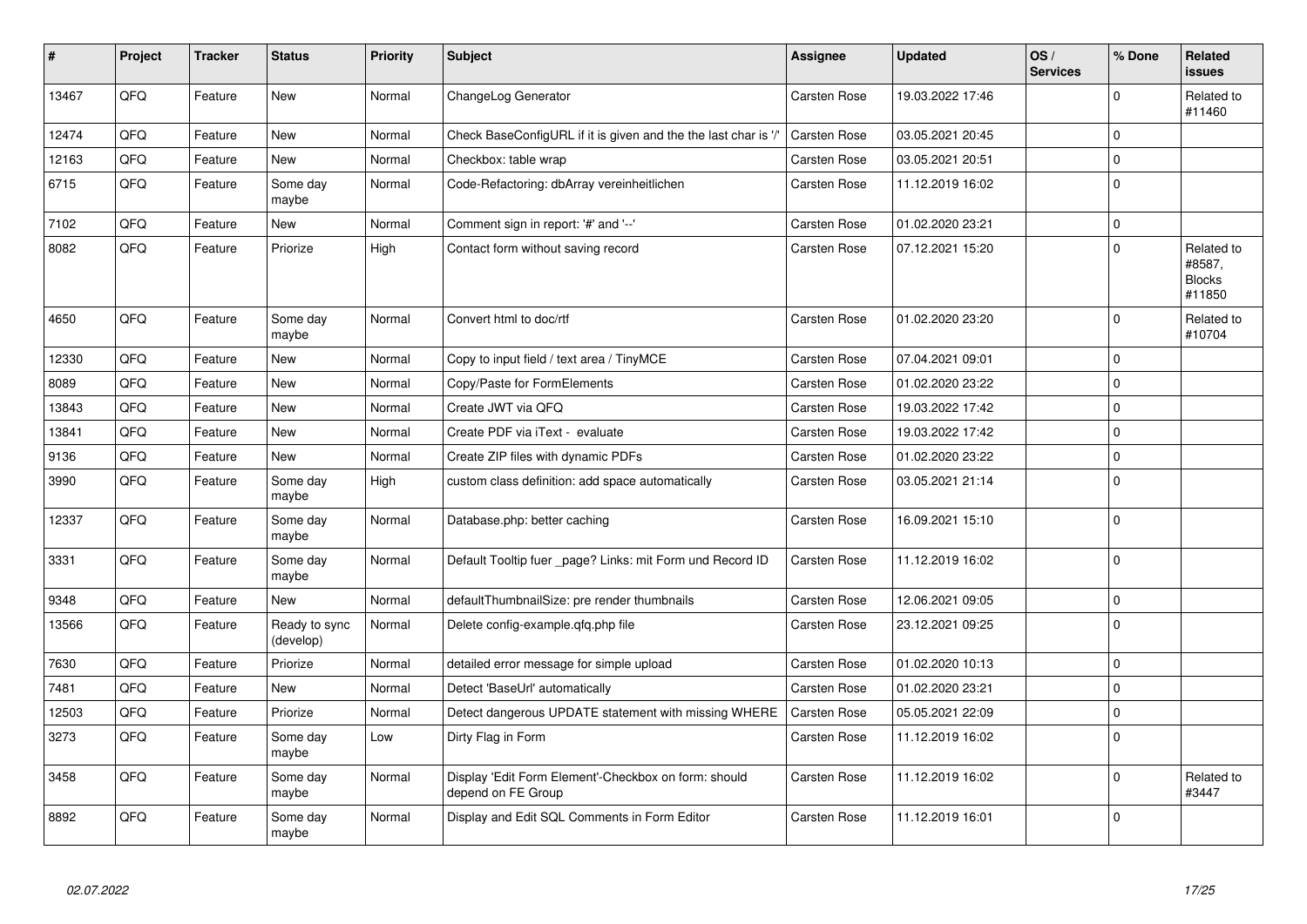| #     | Project | <b>Tracker</b> | <b>Status</b>     | <b>Priority</b> | <b>Subject</b>                                                                                                          | <b>Assignee</b>     | <b>Updated</b>   | OS/<br><b>Services</b> | % Done       | Related<br>issues         |
|-------|---------|----------------|-------------------|-----------------|-------------------------------------------------------------------------------------------------------------------------|---------------------|------------------|------------------------|--------------|---------------------------|
| 8894  | QFQ     | Feature        | Some day<br>maybe | Normal          | Documentation Tags Usable in QFQ Application                                                                            | Carsten Rose        | 11.12.2019 16:01 |                        | $\Omega$     |                           |
| 3905  | QFQ     | Feature        | Some day<br>maybe | Normal          | Documentation: Best Practice anhand eines Online<br>Bewerbungstools                                                     | Carsten Rose        | 11.12.2019 16:03 |                        | $\mathbf 0$  |                           |
| 12109 | QFQ     | Feature        | New               | Normal          | Donwload Link: Plain, SIP, Persistent Link, Peristent SIP -<br>new notation                                             | <b>Carsten Rose</b> | 03.05.2021 20:45 |                        | $\Omega$     | Related to<br>#12085      |
| 10996 | QFQ     | Feature        | <b>New</b>        | Normal          | Download video via sip: no seek                                                                                         | Carsten Rose        | 12.08.2020 14:18 |                        | $\mathbf 0$  |                           |
| 6292  | QFQ     | Feature        | New               | Normal          | Download: File speichern mit Hash aber original Filename in<br>der Datenbank vermerken fuer Downloads                   | Carsten Rose        | 01.02.2020 23:21 |                        | $\Omega$     |                           |
| 7217  | QFQ     | Feature        | Priorize          | Normal          | Download: notice User if `_sip=?` is missing                                                                            | Carsten Rose        | 01.02.2020 10:13 |                        | $\mathbf 0$  |                           |
| 12603 | QFQ     | Feature        | New               | Normal          | Dropdown (Select), Radio, checkbox:<br>itemListAlways={{!SELECT key, value}}                                            | <b>Carsten Rose</b> | 19.03.2022 17:47 |                        | $\Omega$     |                           |
| 10119 | QFQ     | Feature        | New               | Normal          | Dropdown (selectlist) & TypeAhead: format and catagorize<br>list                                                        | <b>Carsten Rose</b> | 07.05.2020 09:36 |                        | $\mathbf 0$  |                           |
| 2995  | QFQ     | Feature        | Some day<br>maybe | Normal          | Dropdown JQuery Plugin: 'chosen' - Moeglichkeit um Select<br>Listen mehr Funktion zu geben. Kein Bootstrap noetig.      | Carsten Rose        | 11.12.2019 16:03 |                        | $\Omega$     |                           |
| 4869  | QFQ     | Feature        | Some day<br>maybe | Normal          | Dynamic Update (show, hide, readonly?, required?) for<br><b>Template Group Elements</b>                                 | Carsten Rose        | 01.02.2020 23:19 |                        | $\Omega$     | Related to<br>#4865       |
| 3216  | QFQ     | Feature        | Some day<br>maybe | Normal          | dynamic update für checkbox label2                                                                                      | Carsten Rose        | 11.12.2019 16:03 |                        | $\Omega$     | Related to<br>#2081       |
| 11504 | QFQ     | Feature        | New               | Normal          | Dynamic Update: Button text update for 'Save',' Close' &<br>'Delete'                                                    | Carsten Rose        | 12.11.2020 23:44 |                        | l 0          |                           |
| 4082  | QFQ     | Feature        | <b>New</b>        | Normal          | Dynamic Update: modeSql - useful default                                                                                | Carsten Rose        | 01.02.2020 23:22 |                        | $\mathbf 0$  |                           |
| 7109  | QFQ     | Feature        | New               | Normal          | Dynamic Updates: row/element hide                                                                                       | Carsten Rose        | 01.02.2020 23:22 |                        | $\Omega$     | Has<br>duplicate<br>#4081 |
| 11460 | QFQ     | Feature        | New               | Normal          | Easier creation of changelog: gitchangelog                                                                              | Carsten Rose        | 12.06.2021 10:20 |                        | $\Omega$     | Related to<br>#13467      |
| 5579  | QFQ     | Feature        | Some day<br>maybe | Normal          | Enhance Doc / Presentation: variable type 'link column type'                                                            | <b>Carsten Rose</b> | 01.02.2020 23:19 |                        | $\Omega$     |                           |
| 8585  | QFQ     | Feature        | Priorize          | Normal          | Enhance Error message for 'unknown form'                                                                                | Carsten Rose        | 01.02.2020 10:13 |                        | l 0          |                           |
| 6250  | QFQ     | Feature        | In Progress       | Normal          | Enhance layout: a) Subrecord, b) Subrecord-Title                                                                        | <b>Carsten Rose</b> | 01.02.2020 23:22 |                        | $\Omega$     | Related to<br>#5391       |
| 5132  | QFQ     | Feature        | Some day<br>maybe | Normal          | Error Message sendmail missing attachment: more details                                                                 | Carsten Rose        | 01.02.2020 23:19 |                        | l 0          |                           |
| 9128  | QFQ     | Feature        | New               | Normal          | Error Message: not replaced variables- a) replace back to<br>'{{', b) underline                                         | Carsten Rose        | 01.02.2020 23:22 |                        | $\mathbf{0}$ | Related to<br>#9129       |
| 4330  | QFQ     | Feature        | Some day<br>maybe | Normal          | Error Message: report missing {{ / }} in sqlUpdate, sqlInsert,<br>sqlDelete, sqlAfter, sqlBefore in FE action elements. | Carsten Rose        | 01.02.2020 23:20 |                        | $\mathbf 0$  |                           |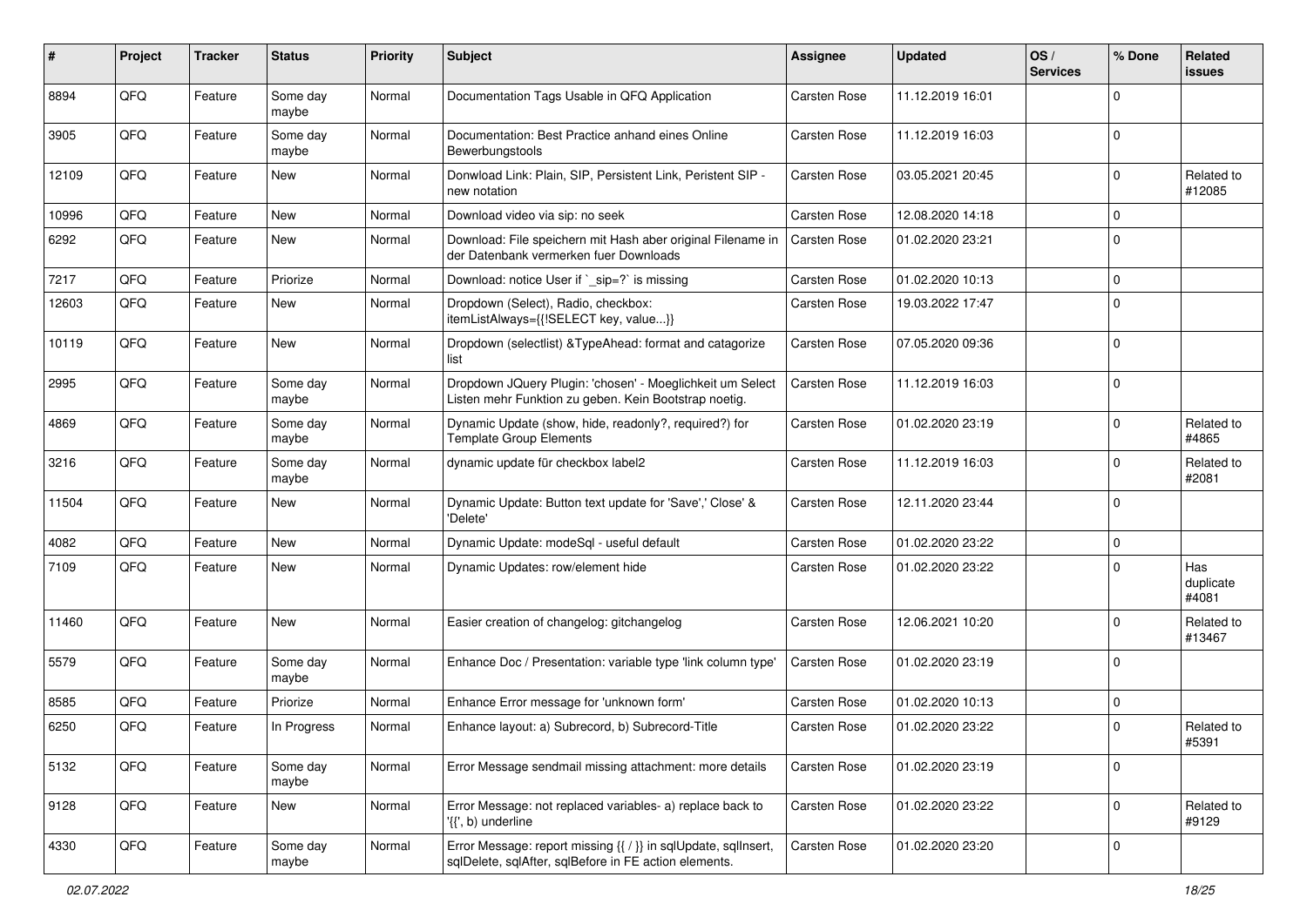| $\vert$ # | Project | <b>Tracker</b> | <b>Status</b>     | <b>Priority</b> | <b>Subject</b>                                                                                         | Assignee            | <b>Updated</b>   | OS/<br><b>Services</b> | % Done         | Related<br><b>issues</b>                                              |
|-----------|---------|----------------|-------------------|-----------------|--------------------------------------------------------------------------------------------------------|---------------------|------------------|------------------------|----------------|-----------------------------------------------------------------------|
| 10976     | QFQ     | Feature        | <b>New</b>        | Normal          | Excel Export Verbesserungen                                                                            | Carsten Rose        | 06.08.2020 10:56 |                        | $\Omega$       |                                                                       |
| 12024     | QFQ     | Feature        | New               | Normal          | Excel Export: text columns by default decode<br>htmlspeciachar()                                       | Carsten Rose        | 17.02.2021 23:55 |                        | $\Omega$       | Related to<br>#12022                                                  |
| 6594      | QFQ     | Feature        | <b>New</b>        | Normal          | Excel: on download, check if there is a valid sip                                                      | Carsten Rose        | 01.02.2020 23:21 |                        | $\mathbf 0$    |                                                                       |
| 3900      | QFQ     | Feature        | Some day<br>maybe | Normal          | Extend documentation of 'Copy / Paste'                                                                 | Carsten Rose        | 11.12.2019 16:03 |                        | $\Omega$       | Related to<br>#3899                                                   |
| 11217     | QFQ     | Feature        | Some day<br>maybe | Normal          | <b>Extend Script Functionality</b>                                                                     | Carsten Rose        | 16.09.2021 15:10 |                        | $\Omega$       |                                                                       |
| 8719      | QFQ     | Feature        | <b>New</b>        | Normal          | extraButtonLock: add support for 0/1                                                                   | Carsten Rose        | 01.02.2020 23:22 |                        | $\mathbf 0$    |                                                                       |
| 8584      | QFQ     | Feature        | Priorize          | Normal          | FE 'Action' - never assign to Container (except Template<br>Group)                                     | Carsten Rose        | 01.02.2020 10:13 |                        | $\Omega$       |                                                                       |
| 9352      | QFQ     | Feature        | <b>New</b>        | Normal          | FE 'Native' fire slaveld, sqlAfter, sqllns                                                             | Carsten Rose        | 01.02.2020 23:22 |                        | $\mathbf 0$    |                                                                       |
| 7812      | QFQ     | Feature        | New               | Normal          | FE 'Subrecord' - new option 'subrecordShowFilter',<br>'subrecordPaging'                                | Carsten Rose        | 01.02.2020 23:22 |                        | $\mathbf 0$    |                                                                       |
| 8277      | QFQ     | Feature        | Priorize          | Normal          | fe.parameter.default=                                                                                  | Carsten Rose        | 01.02.2020 23:17 |                        | $\mathbf 0$    | Related to<br>#8113                                                   |
| 10013     | QFQ     | Feature        | Some day<br>maybe | Normal          | FE.typ=editor: CodeMirror                                                                              | Carsten Rose        | 08.06.2022 10:37 |                        | $\Omega$       | Related to<br>#12611,<br>Related to<br>#12490,<br>Related to<br>#7732 |
| 12162     | QFQ     | Feature        | <b>New</b>        | Normal          | FE.type=sendmail: personalized mailing (several mails) via<br>template                                 | <b>Carsten Rose</b> | 03.05.2021 20:45 |                        | $\overline{0}$ |                                                                       |
| 7920      | QFQ     | Feature        | New               | Normal          | FE: Syntax Highlight, Zeinlenumbruch                                                                   | Carsten Rose        | 01.02.2020 10:03 |                        | $\mathbf 0$    |                                                                       |
| 4872      | QFQ     | Feature        | Some day<br>maybe | Normal          | Fields of Typo3 page available in STORE_TYPO3                                                          | Carsten Rose        | 01.02.2020 23:19 |                        | $\mathbf 0$    |                                                                       |
| 4413      | QFQ     | Feature        | New               | Normal          | fieldset: show/hidden, modeSql, dynamicUpdate                                                          | Carsten Rose        | 09.02.2022 15:19 |                        | $\pmb{0}$      |                                                                       |
| 8336      | QFQ     | Feature        | New               | Normal          | Form > modified > Close New: a) Optional disable popup, b)<br>custom text, c) mode on save: close stay | Carsten Rose        | 01.02.2020 23:22 |                        | $\Omega$       | Related to<br>#8335                                                   |
| 9602      | QFQ     | Feature        | <b>New</b>        | Normal          | Form definition as JSON                                                                                | Carsten Rose        | 01.02.2020 23:21 |                        | $\Omega$       | Related to<br>#9600                                                   |
| 11322     | QFQ     | Feature        | Some day<br>maybe | Normal          | Form Element JSON - (multiline parameter field)                                                        | Carsten Rose        | 16.09.2021 15:10 |                        | $\mathbf{0}$   |                                                                       |
| 12315     | QFQ     | Feature        | Some day<br>maybe | Normal          | Form History (Diffs) / Backups                                                                         | Carsten Rose        | 16.09.2021 15:10 |                        | $\Omega$       |                                                                       |
| 5983      | QFQ     | Feature        | Some day<br>maybe | Normal          | Form Submit (save & update): normalize date/-time FE                                                   | Carsten Rose        | 01.02.2020 23:19 |                        | $\mathbf 0$    |                                                                       |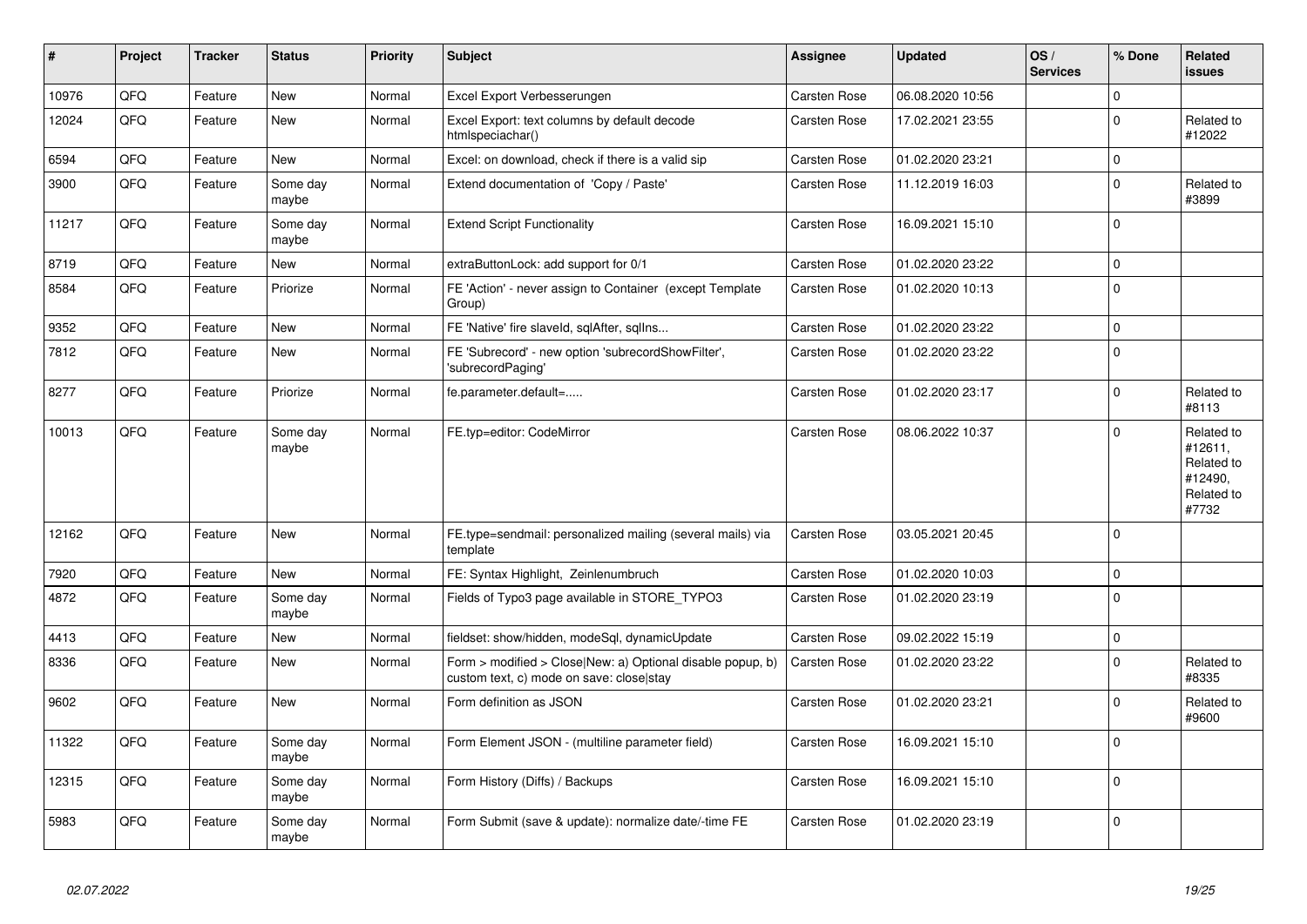| ∦     | Project | <b>Tracker</b> | <b>Status</b>     | <b>Priority</b> | Subject                                                                                                                             | <b>Assignee</b> | <b>Updated</b>   | OS/<br><b>Services</b> | % Done      | Related<br>issues                            |
|-------|---------|----------------|-------------------|-----------------|-------------------------------------------------------------------------------------------------------------------------------------|-----------------|------------------|------------------------|-------------|----------------------------------------------|
| 9668  | QFQ     | Feature        | Priorize          | Normal          | Form.mode: rename 'hidden' to 'hide'                                                                                                | Carsten Rose    | 05.05.2021 22:14 |                        | $\Omega$    | Related to<br>#6437                          |
| 3708  | QFQ     | Feature        | Some day<br>maybe | Normal          | Form: input - 'specialchars', 'none'  gewisse tags erlauben,<br>andere verbieten                                                    | Carsten Rose    | 11.12.2019 16:02 |                        | $\Omega$    | Related to<br>#14320                         |
| 6289  | QFQ     | Feature        | New               | Normal          | Form: Log                                                                                                                           | Carsten Rose    | 01.02.2020 23:21 |                        | $\Omega$    |                                              |
| 6998  | QFQ     | Feature        | Priorize          | Normal          | Form: with debug=on show column information as tooltip of<br>column label                                                           | Carsten Rose    | 01.02.2020 10:13 |                        | $\Omega$    |                                              |
| 3877  | QFQ     | Feature        | Some day<br>maybe | Normal          | FormEditor: die Felder die aktuell nicht gebraucht werden<br>nur auf readonly/disabled setzen (nicht ausblenden > das<br>irritiert. | Carsten Rose    | 11.12.2019 16:03 |                        | $\mathbf 0$ |                                              |
| 9537  | QFQ     | Feature        | <b>New</b>        | Normal          | FormEditor: Edit fieldset in FrontEnd                                                                                               | Carsten Rose    | 01.02.2020 23:22 |                        | $\Omega$    |                                              |
| 3350  | QFQ     | Feature        | Some day<br>maybe | Normal          | FormEditor: Hilfetext hinter 'checktype'                                                                                            | Carsten Rose    | 11.12.2019 16:02 |                        | $\mathbf 0$ |                                              |
| 14290 | QFQ     | Feature        | Priorize          | Normal          | FormEditor: Show Table Definition                                                                                                   | Carsten Rose    | 19.06.2022 16:37 |                        | $\mathbf 0$ |                                              |
| 7290  | QFQ     | Feature        | Priorize          | Normal          | FormEditor: title as textarea if LEN(title)>60                                                                                      | Carsten Rose    | 01.02.2020 10:13 |                        | $\Omega$    | Blocked by<br>#7682                          |
| 8034  | QFQ     | Feature        | Priorize          | Normal          | FormElement 'data': 22.22.2222 should not be accepted                                                                               | Carsten Rose    | 01.02.2020 10:13 |                        | 0           |                                              |
| 6602  | QFQ     | Feature        | New               | Normal          | Formlet: in Report auf Mausklick ein mini-form oeffnen                                                                              | Carsten Rose    | 11.12.2019 16:16 |                        | $\mathbf 0$ |                                              |
| 6609  | QFQ     | Feature        | New               | Normal          | Formlet: JSON API erweitern                                                                                                         | Carsten Rose    | 01.02.2020 23:21 |                        | 50          |                                              |
| 9900  | QFQ     | Feature        | Priorize          | Normal          | Generic API Call: tt-content record >> JSON                                                                                         | Carsten Rose    | 01.02.2020 10:13 |                        | $\Omega$    |                                              |
| 10095 | QFQ     | Feature        | Some day<br>maybe | Normal          | Generic Gitlab Integration into QFQ                                                                                                 | Carsten Rose    | 16.09.2021 15:10 |                        | $\mathbf 0$ |                                              |
| 11702 | QFQ     | Feature        | New               | Normal          | HTML Special Char makes no sense for 'allbut' if '&' is<br>forbidden                                                                | Carsten Rose    | 07.12.2021 16:35 |                        | $\Omega$    | Related to<br>#5112,<br>Related to<br>#14320 |
| 12480 | QFQ     | Feature        | New               | Normal          | If QFQ upgrade is running, block further request                                                                                    | Carsten Rose    | 03.05.2021 20:45 |                        | $\mathbf 0$ |                                              |
| 8217  | QFQ     | Feature        | New               | Normal          | if-elseif-else construct                                                                                                            | Carsten Rose    | 16.03.2021 18:41 |                        | $\Omega$    | Related to<br>#10716                         |
| 7660  | QFQ     | Feature        | <b>New</b>        | Normal          | IMAP: import mails to DB, move / delete mails                                                                                       | Carsten Rose    | 01.02.2020 09:52 |                        | $\mathbf 0$ |                                              |
| 7453  | QFQ     | Feature        | Some day<br>maybe | Normal          | import / export forms QFQ                                                                                                           | Carsten Rose    | 16.09.2021 15:10 |                        | $\mathbf 0$ |                                              |
| 11036 | QFQ     | Feature        | Some day<br>maybe | Normal          | inline report editor permissions                                                                                                    | Carsten Rose    | 16.09.2021 15:09 |                        | $\mathbf 0$ | Related to<br>#11323                         |
| 9517  | QFQ     | Feature        | In Progress       | High            | Input multiple tags with typeahead                                                                                                  | Carsten Rose    | 03.05.2021 21:14 |                        | 40          | Related to<br>#10150                         |
| 7522  | QFQ     | Feature        | Priorize          | Normal          | Inserting default index.html to folder (Avoid Apache<br>Indexing)                                                                   | Carsten Rose    | 01.02.2020 10:13 |                        | 0           |                                              |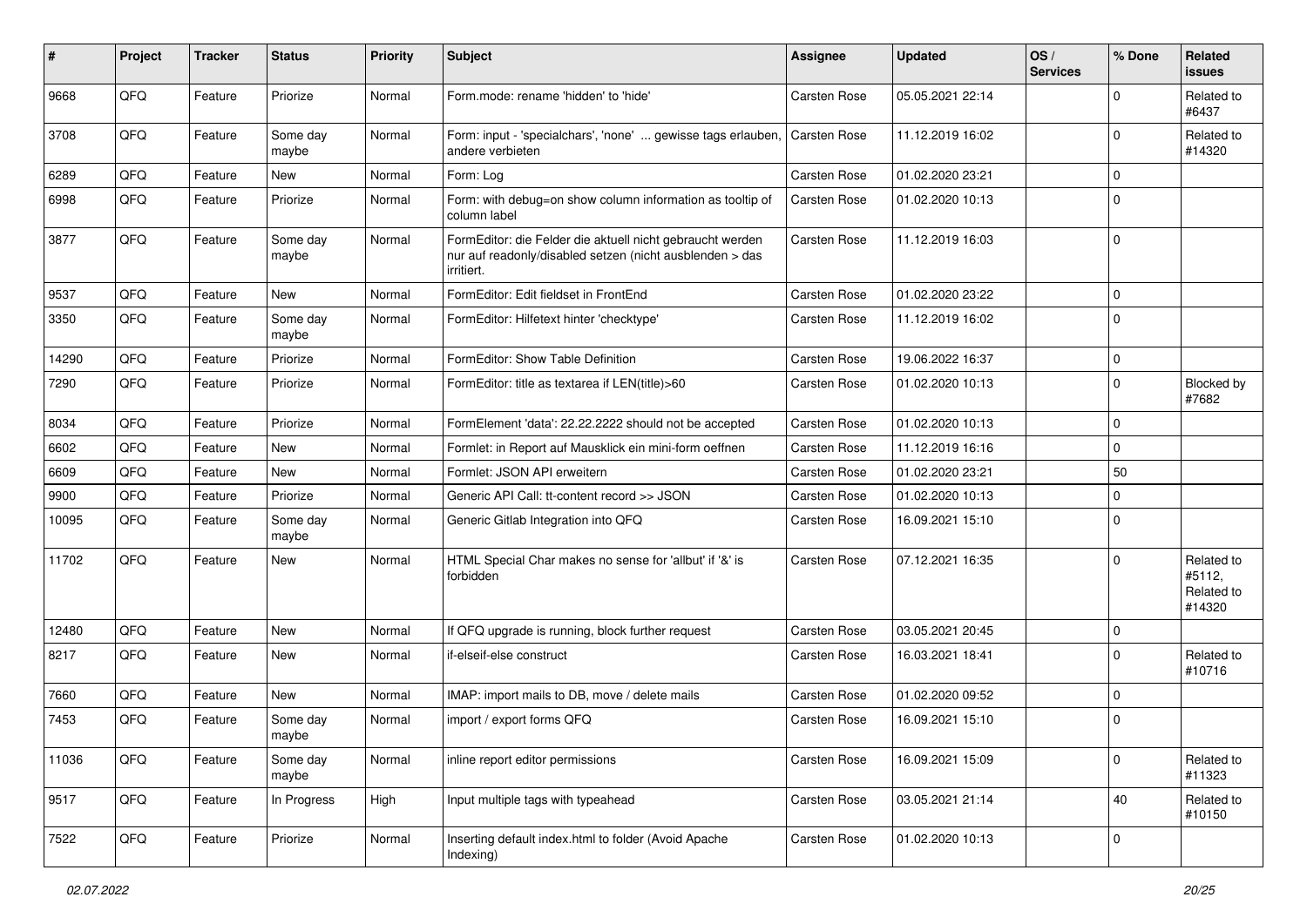| $\vert$ # | Project | <b>Tracker</b> | <b>Status</b>     | <b>Priority</b> | <b>Subject</b>                                                                           | Assignee            | <b>Updated</b>   | OS/<br><b>Services</b> | % Done      | Related<br><b>issues</b>                                             |
|-----------|---------|----------------|-------------------|-----------------|------------------------------------------------------------------------------------------|---------------------|------------------|------------------------|-------------|----------------------------------------------------------------------|
| 4259      | QFQ     | Feature        | Some day<br>maybe | Normal          | Instant trigger a cron job                                                               | <b>Carsten Rose</b> | 11.12.2019 16:03 |                        | $\mathbf 0$ |                                                                      |
| 1946      | QFQ     | Feature        | Some day<br>maybe | Normal          | Kontrolle ob der ReadOnly Modus bei den<br>Formularelementen korrekt implementiert ist   | Carsten Rose        | 11.12.2019 16:03 |                        | $\Omega$    |                                                                      |
| 10443     | QFQ     | Feature        | In Progress       | Normal          | Konzept _api / _live                                                                     | Carsten Rose        | 07.05.2020 09:39 |                        | $\mathbf 0$ |                                                                      |
| 10593     | QFQ     | Feature        | New               | Normal          | label2: text behind input element                                                        | Carsten Rose        | 16.05.2020 10:57 |                        | $\mathbf 0$ |                                                                      |
| 14371     | QFQ     | Feature        | Priorize          | Normal          | <b>LDAP via REPORT</b>                                                                   | Carsten Rose        | 19.06.2022 16:37 |                        | $\mathbf 0$ |                                                                      |
| 3457      | QFQ     | Feature        | Some day<br>maybe | Normal          | LDAP: concat multi values to one single entry                                            | Carsten Rose        | 11.12.2019 16:02 |                        | $\mathbf 0$ |                                                                      |
| 8702      | QFQ     | Feature        | New               | Normal          | Load Record which is locked: missing user info                                           | Carsten Rose        | 11.12.2019 16:16 |                        | $\Omega$    | Related to<br>#9789                                                  |
| 9777      | QFQ     | Feature        | <b>New</b>        | Normal          | Logging QFQ Variables                                                                    | Carsten Rose        | 16.12.2019 17:17 |                        | $\mathbf 0$ |                                                                      |
| 2361      | QFQ     | Feature        | <b>New</b>        | Normal          | Logging wer/wann/wo welches Formular aufgerufen hat                                      | Carsten Rose        | 11.12.2019 16:15 |                        | $\Omega$    | Related to<br>#4432,<br>Related to<br>#7480                          |
| 5852      | QFQ     | Feature        | Some day<br>maybe | Normal          | Logging: mail.log / sql.log - im FE anzeigen und via AJAX<br>aktualisieren               | Carsten Rose        | 01.02.2020 23:19 |                        | $\Omega$    | Related to<br>#5885                                                  |
| 3504      | QFQ     | Feature        | New               | Normal          | Logging: welche Action FEs werden wann wie ausgefuehrt                                   | <b>Carsten Rose</b> | 01.02.2020 23:21 |                        | $\Omega$    | Related to<br>#5458.<br>Related to<br>#4092                          |
| 2084      | QFQ     | Feature        | Some day<br>maybe | Normal          | Mailto mit encryption: Subrecord                                                         | Carsten Rose        | 11.12.2019 16:03 |                        | $\mathbf 0$ | Related to<br>#2082                                                  |
| 11747     | QFQ     | Feature        | <b>New</b>        | Normal          | Maintenance Page with Redirect                                                           | Carsten Rose        | 03.05.2021 20:47 |                        | $\Omega$    | Related to<br>#11741                                                 |
| 9208      | QFQ     | Feature        | New               | Normal          | Manage 'recent' records                                                                  | Carsten Rose        | 01.02.2020 23:22 |                        | $\mathbf 0$ |                                                                      |
| 10014     | QFQ     | Feature        | New               | Normal          | Manual.rst: describe behaviour and process order of<br>fillStoreVar, slaveId, sqlBefore, | Carsten Rose        | 01.02.2020 22:31 |                        | $\mathbf 0$ |                                                                      |
| 11523     | QFQ     | Feature        | New               | Normal          | Mit dynamic Update erkennen, ob Upload gemacht wurde                                     | Carsten Rose        | 13.11.2020 15:07 |                        | $\Omega$    | Related to<br>#9533                                                  |
| 6765      | QFQ     | Feature        | <b>New</b>        | Normal          | Moeglichkeit via QFQ eigene Logs zu schreiben                                            | Carsten Rose        | 01.02.2020 23:21 |                        | $\mathbf 0$ |                                                                      |
| 10015     | QFQ     | Feature        | Priorize          | Normal          | Monospace in Textarea                                                                    | <b>Carsten Rose</b> | 03.02.2020 13:40 |                        | $\mathbf 0$ |                                                                      |
| 9706      | QFQ     | Feature        | New               | Normal          | Multi File Upload (hidden template group)                                                | Carsten Rose        | 01.02.2020 23:22 |                        | $\mathbf 0$ | Related to<br>#7521,<br>Related to<br>#5562,<br>Related to<br>#13330 |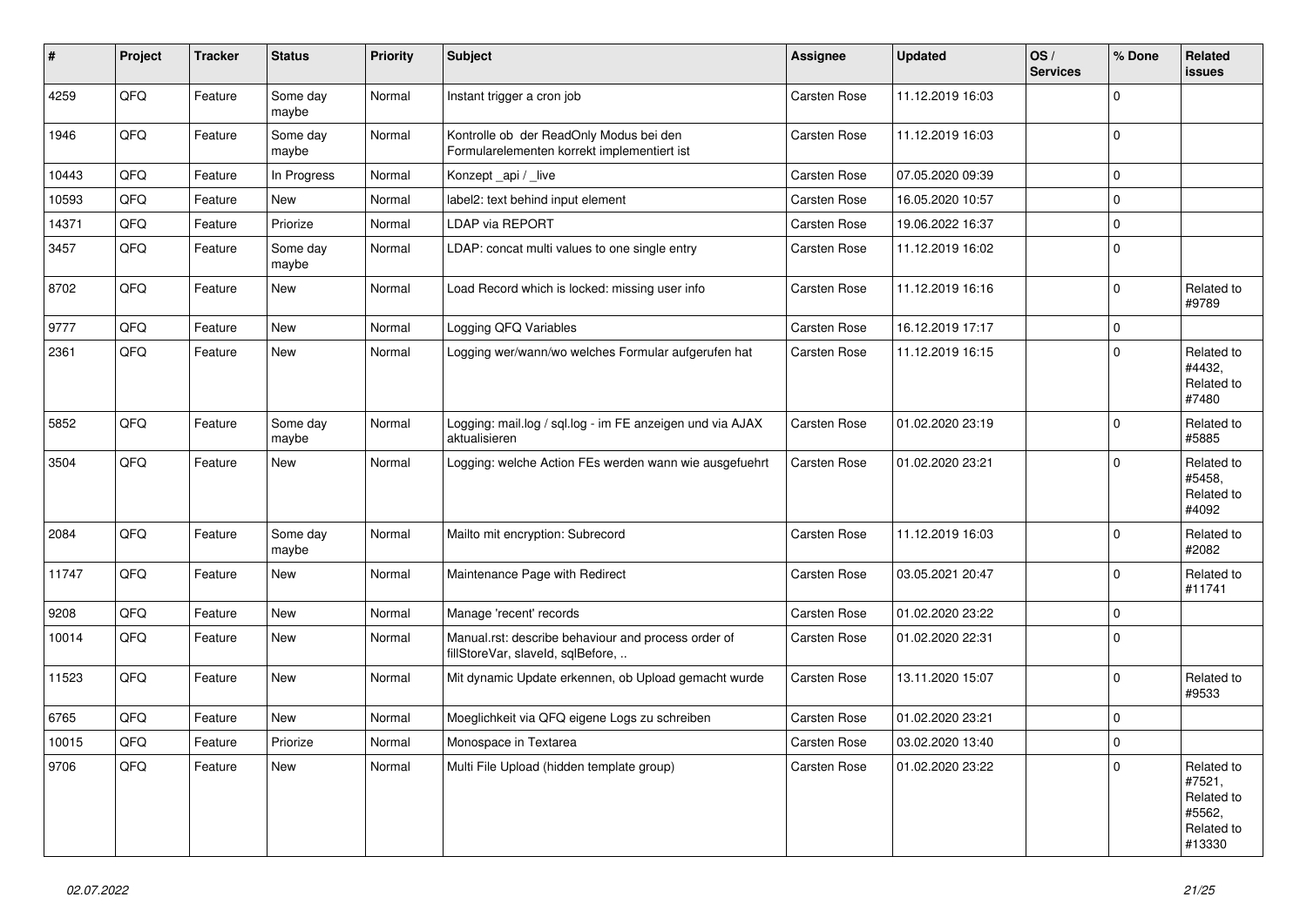| $\sharp$ | Project | <b>Tracker</b> | <b>Status</b>     | <b>Priority</b> | <b>Subject</b>                                                                                    | Assignee            | <b>Updated</b>   | OS/<br><b>Services</b> | % Done      | Related<br>issues                             |
|----------|---------|----------------|-------------------|-----------------|---------------------------------------------------------------------------------------------------|---------------------|------------------|------------------------|-------------|-----------------------------------------------|
| 13330    | QFQ     | Feature        | In Progress       | Normal          | Multi Form: Upload                                                                                | Carsten Rose        | 07.11.2021 12:40 |                        | 50          | Related to<br>#9706                           |
| 4365     | QFQ     | Feature        | Some day<br>maybe | Normal          | Multi Language: new way of config                                                                 | Carsten Rose        | 01.02.2020 23:20 |                        | $\mathbf 0$ |                                               |
| 11516    | QFQ     | Feature        | New               | Normal          | Multi Page Form (Previous/Next Buttons)                                                           | Carsten Rose        | 16.03.2021 17:52 |                        | $\mathbf 0$ |                                               |
| 10714    | QFQ     | Feature        | New               | Normal          | multi Table Form                                                                                  | Carsten Rose        | 16.03.2021 18:44 |                        | $\mathbf 0$ |                                               |
| 5695     | QFQ     | Feature        | In Progress       | Normal          | Multiform                                                                                         | Carsten Rose        | 02.01.2021 18:38 |                        | $\mathbf 0$ |                                               |
| 9579     | QFQ     | Feature        | Some day<br>maybe | Normal          | Multiform with Process Row                                                                        | Carsten Rose        | 11.12.2019 16:01 |                        | $\mathbf 0$ |                                               |
| 12023    | QFQ     | Feature        | New               | Normal          | MySQL Stored Precdure: QDECODESPECIALCHAR()                                                       | Carsten Rose        | 16.02.2021 11:16 |                        | $\mathbf 0$ | Related to<br>#12022                          |
| 6437     | QFQ     | Feature        | New               | Normal          | Neuer Mode Button bei FormElementen                                                               | Carsten Rose        | 01.02.2020 23:21 |                        | $\mathbf 0$ | Related to<br>#9668,<br>Blocked by<br>#9678   |
| 5782     | QFQ     | Feature        | New               | Normal          | NextCloud API                                                                                     | Carsten Rose        | 01.02.2020 10:02 |                        | $\mathbf 0$ |                                               |
| 14090    | QFQ     | Feature        | New               | Normal          | Nützliche _script funktionen                                                                      | Carsten Rose        | 28.05.2022 11:03 |                        | $\mathbf 0$ |                                               |
| 10011    | QFQ     | Feature        | Priorize          | Normal          | Offer new STORE_TYPO3 Variable 'beUser', 'beEmail'                                                | Carsten Rose        | 08.05.2021 09:51 |                        | $\mathbf 0$ | Related to<br>#10012,<br>Related to<br>#12511 |
| 7681     | QFQ     | Feature        | New               | Normal          | Optional switch off 'check for modified record'                                                   | Carsten Rose        | 01.02.2020 23:21 |                        | $\mathbf 0$ |                                               |
| 8101     | QFQ     | Feature        | Some day<br>maybe | Normal          | Password hash: support further hashing methods                                                    | Carsten Rose        | 16.09.2021 15:10 |                        | $\mathbf 0$ |                                               |
| 5715     | QFQ     | Feature        | New               | High            | PDF Caching                                                                                       | Carsten Rose        | 03.05.2021 21:14 |                        | $\mathbf 0$ | Related to<br>#5851,<br>Related to<br>#6357   |
| 7336     | QFQ     | Feature        | Some day<br>maybe | Normal          | PDF Upload: disallow PDFs with specific Meta information                                          | <b>Carsten Rose</b> | 11.12.2019 16:01 |                        | $\mathbf 0$ |                                               |
| 6261     | QFQ     | Feature        | New               | Normal          | Persistent SIP                                                                                    | Carsten Rose        | 12.06.2021 09:07 |                        | $\mathbf 0$ | Related to<br>#10819                          |
| 10819    | QFQ     | Feature        | New               | Normal          | Persistent SIP - second try                                                                       | Carsten Rose        | 29.06.2020 23:02 |                        | $\mathbf 0$ | Related to<br>#6261                           |
| 10080    | QFG     | Feature        | New               | Normal          | Popup on 'save' / 'close': configure dialog (answer<br>yes/no/cancle/)                            | Carsten Rose        | 28.03.2021 20:52 |                        | $\mathbf 0$ | Is duplicate<br>of #12262                     |
| 8204     | QFQ     | Feature        | Priorize          | High            | Position 'required mark'                                                                          | Carsten Rose        | 16.06.2021 13:44 |                        | $\mathbf 0$ |                                               |
| 4023     | QFQ     | Feature        | New               | Normal          | prepared statements - FE action: salveld, sqllnsert,<br>sqlUpdate, sqlDelete, sqlBefore, sqlAfter | Carsten Rose        | 11.12.2019 16:15 |                        | $\mathbf 0$ |                                               |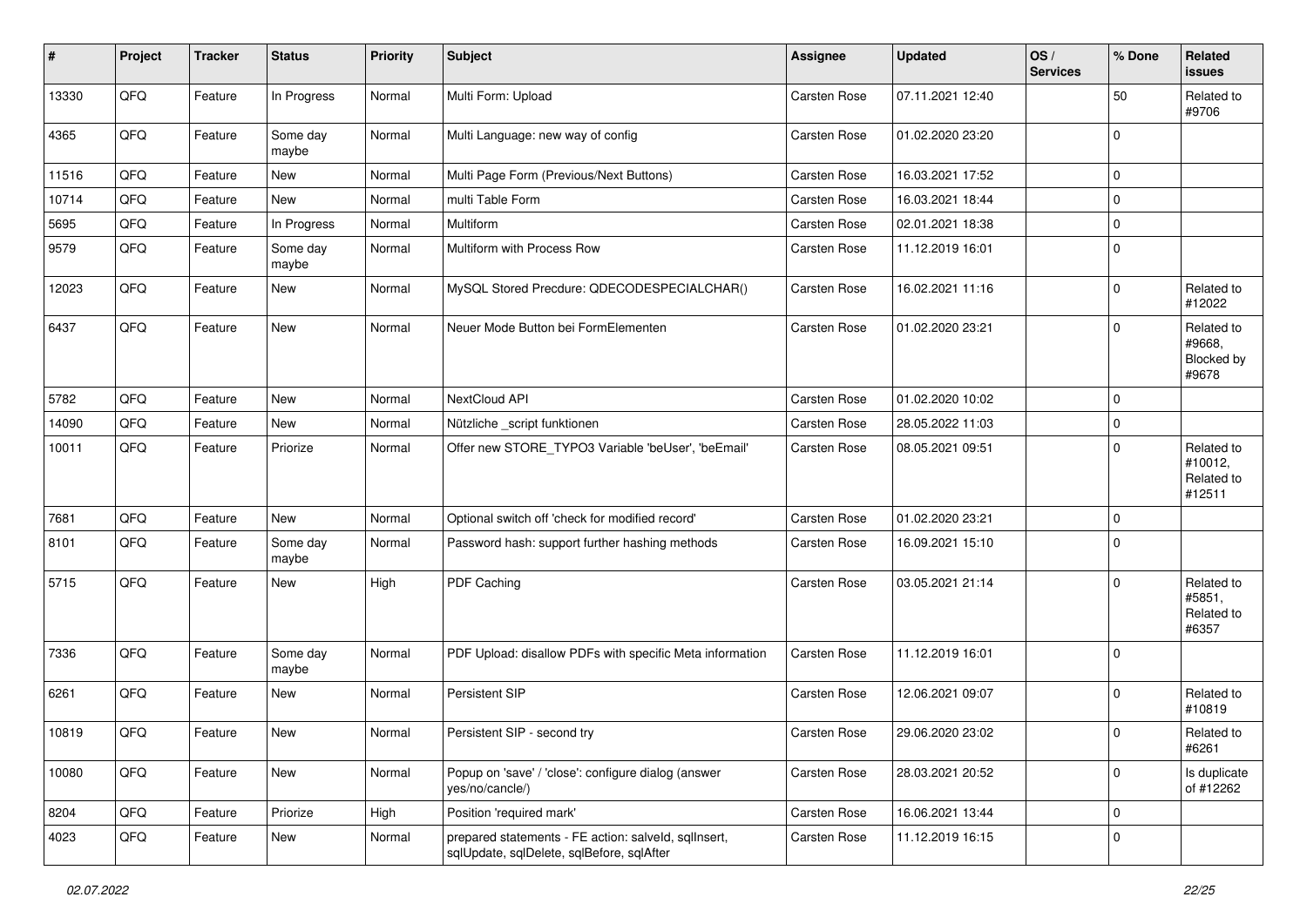| $\vert$ # | Project | <b>Tracker</b> | <b>Status</b>     | <b>Priority</b> | <b>Subject</b>                                                                                                                        | <b>Assignee</b> | <b>Updated</b>   | OS/<br><b>Services</b> | % Done         | Related<br>issues                                                      |
|-----------|---------|----------------|-------------------|-----------------|---------------------------------------------------------------------------------------------------------------------------------------|-----------------|------------------|------------------------|----------------|------------------------------------------------------------------------|
| 11980     | QFQ     | Feature        | In Progress       | Normal          | protected verzeichnis MUSS geschützt werden                                                                                           | Carsten Rose    | 07.09.2021 13:30 |                        | $\mathbf 0$    |                                                                        |
| 1635      | QFQ     | Feature        | Some day<br>maybe | Normal          | QFQ Extension content record: weitere Optionen<br>einblenden.                                                                         | Carsten Rose    | 11.12.2019 16:03 |                        | $\mathbf 0$    |                                                                        |
| 12465     | QFQ     | Feature        | New               | Normal          | QFQ Function: use in FE to fill StoreRecord                                                                                           | Carsten Rose    | 05.05.2021 21:58 |                        | $\mathbf 0$    |                                                                        |
| 9927      | QFQ     | Feature        | New               | Normal          | QFQ Update: a) Update nur machen wenn BE User<br>eingeloggt ist., b) Bei Fehler genaue Meldung welcher<br>Updateschritt Probleme hat. | Carsten Rose    | 22.01.2020 12:59 |                        | $\mathbf 0$    |                                                                        |
| 4839      | QFQ     | Feature        | Some day<br>maybe | Normal          | qfq-handle in <head> Abschnitt</head>                                                                                                 | Carsten Rose    | 11.12.2019 16:02 |                        | $\mathbf 0$    |                                                                        |
| 14187     | QFQ     | Feature        | New               | High            | qfq.log: show current URL                                                                                                             | Carsten Rose    | 28.05.2022 11:02 |                        | $\mathbf 0$    | Related to<br>#13933,<br>Related to<br>#12532,<br>Related to<br>#11893 |
| 5480      | QFQ     | Feature        | Some day<br>maybe | Normal          | QFQ: Dokumentation mit Screenshots versehen                                                                                           | Carsten Rose    | 01.02.2020 23:20 |                        | $\mathbf 0$    | Related to<br>#9879                                                    |
| 8586      | QFQ     | Feature        | Some day<br>maybe | Normal          | QFQ: Enhance Error message for 'record not found'                                                                                     | Carsten Rose    | 16.09.2021 15:10 |                        | $\mathbf 0$    |                                                                        |
| 7520      | QFQ     | Feature        | New               | Normal          | QR Code:  AS _qr ( AS _link)                                                                                                          | Carsten Rose    | 01.02.2020 23:22 |                        | $\mathbf 0$    |                                                                        |
| 7924      | QFQ     | Feature        | New               | Normal          | Radio/Checkbox with Tooltip                                                                                                           | Carsten Rose    | 01.02.2020 23:22 |                        | $\mathbf 0$    |                                                                        |
| 3867      | QFQ     | Feature        | Priorize          | Normal          | Readonly Formular: Template Groups add/delete<br>ausbeldnen                                                                           | Carsten Rose    | 05.05.2021 22:12 |                        | $\mathbf 0$    |                                                                        |
| 7280      | QFQ     | Feature        | New               | Normal          | recently used table                                                                                                                   | Carsten Rose    | 01.02.2020 23:21 |                        | $\mathbf 0$    |                                                                        |
| 7480      | QFQ     | Feature        | New               | Normal          | Record History (Undo / Redo)                                                                                                          | Carsten Rose    | 11.12.2019 16:16 |                        | $\Omega$       | Related to<br>#2361                                                    |
| 7099      | QFQ     | Feature        | New               | Normal          | Redesign FormEditor                                                                                                                   | Carsten Rose    | 01.02.2020 23:21 |                        | $\mathbf 0$    |                                                                        |
| 13700     | QFQ     | Feature        | New               | Normal          | Redesign qfq.io Seite                                                                                                                 | Carsten Rose    | 19.03.2022 17:43 |                        | $\mathbf 0$    |                                                                        |
| 10012     | QFQ     | Feature        | Priorize          | Normal          | redirectAllMailTo: {{beEmail:T}}                                                                                                      | Carsten Rose    | 08.05.2021 09:54 |                        | $\mathbf 0$    | Related to<br>#12412,<br>Related to<br>#12413,<br>Related to<br>#10011 |
| 12611     | QFQ     | Feature        | Some day<br>maybe | Normal          | Refactoring: Bootstrap with Lazy Loading                                                                                              | Carsten Rose    | 08.06.2022 10:37 |                        | $\mathbf 0$    | Related to<br>#12490,<br>Related to<br>#10013,<br>Related to<br>#7732  |
| 10005     | QFQ     | Feature        | Priorize          | Normal          | Report / special column name:  AS _calendar                                                                                           | Carsten Rose    | 03.06.2020 17:28 |                        | $\overline{0}$ |                                                                        |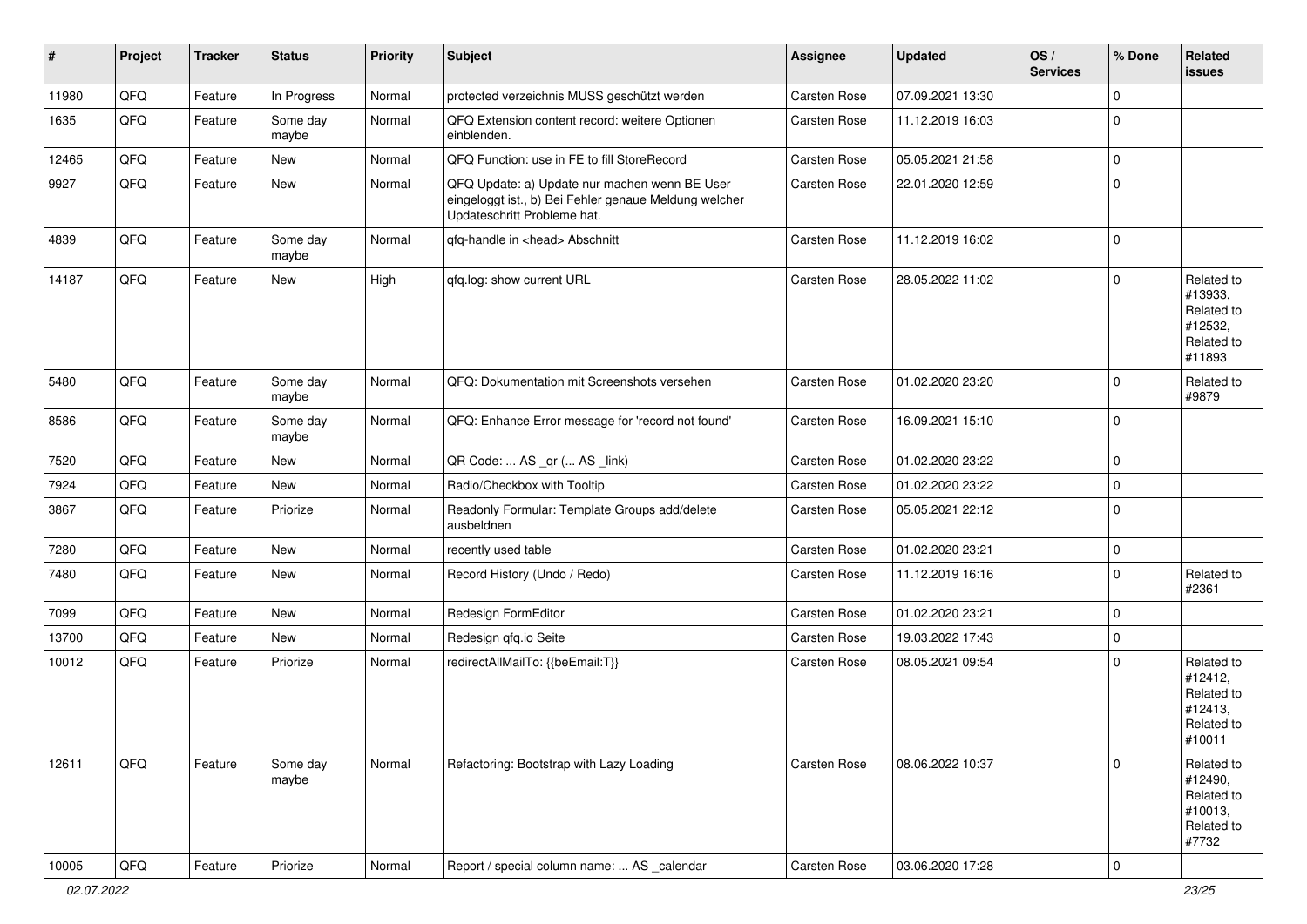| $\pmb{\sharp}$ | Project | <b>Tracker</b> | <b>Status</b>     | <b>Priority</b> | <b>Subject</b>                                                                                     | <b>Assignee</b> | <b>Updated</b>   | OS/<br><b>Services</b> | % Done      | Related<br><b>issues</b>                      |
|----------------|---------|----------------|-------------------|-----------------|----------------------------------------------------------------------------------------------------|-----------------|------------------|------------------------|-------------|-----------------------------------------------|
| 11323          | QFQ     | Feature        | Some day<br>maybe | Normal          | Report Frontend Editor Modal + Codemirror                                                          | Carsten Rose    | 16.09.2021 15:10 |                        | $\Omega$    | Related to<br>#11036                          |
| 8975           | QFQ     | Feature        | New               | Normal          | Report Notation: 2.0                                                                               | Carsten Rose    | 01.02.2020 23:22 |                        | $\Omega$    | Related to<br>#8963                           |
| 9983           | QFQ     | Feature        | <b>New</b>        | Normal          | Report Notation: new keyword 'range'                                                               | Carsten Rose    | 01.02.2020 15:55 |                        | $\Omega$    |                                               |
| 6723           | QFQ     | Feature        | New               | Normal          | Report QFQ Installation and Version                                                                | Carsten Rose    | 12.06.2021 09:07 |                        | l 0         |                                               |
| 3967           | QFQ     | Feature        | Some day<br>maybe | High            | Report: Checkbox, Radio, Dropdown, Input welches ohne<br>Submit funktioniert - 'Inline-Form'       | Carsten Rose    | 03.05.2021 21:14 |                        | I٥          |                                               |
| 3991           | QFQ     | Feature        | Some day<br>maybe | Normal          | report: Columnname '_skipWrap' skips 'fbeg', 'fend'                                                | Carsten Rose    | 11.12.2019 16:03 |                        | l 0         |                                               |
| 9811           | QFQ     | Feature        | New               | Normal          | Report: tag every n'th row                                                                         | Carsten Rose    | 01.02.2020 23:22 |                        | $\Omega$    |                                               |
| 5345           | QFQ     | Feature        | New               | Normal          | Report: UPDATE / INSERT / DELETE statements should<br>trigger subqueries, depending on the result. | Carsten Rose    | 27.05.2020 16:11 |                        | I٥          |                                               |
| 9394           | QFQ     | Feature        | Priorize          | Normal          | REST: allow for non numerical ids in get requests                                                  | Carsten Rose    | 05.05.2021 22:10 |                        | $\Omega$    |                                               |
| 5428           | QFQ     | Feature        | Some day<br>maybe | Normal          | secure thumbnail: late render on access.                                                           | Carsten Rose    | 01.02.2020 23:20 |                        | ١o          |                                               |
| 3727           | QFQ     | Feature        | New               | High            | Security: Session Hijacking erschweren                                                             | Carsten Rose    | 03.05.2021 21:14 |                        | l 0         |                                               |
| 11076          | QFQ     | Feature        | In Progress       | Normal          | SELECT  AS _websocket                                                                              | Carsten Rose    | 30.08.2020 17:49 |                        | $\mathbf 0$ |                                               |
| 7519           | QFQ     | Feature        | New               | Normal          | Select: Multi                                                                                      | Carsten Rose    | 01.02.2020 23:22 |                        | $\Omega$    |                                               |
| 11080          | QFQ     | Feature        | New               | Normal          | Send MQTT messages                                                                                 | Carsten Rose    | 29.08.2020 19:49 |                        | $\Omega$    |                                               |
| 4956           | QFQ     | Feature        | Some day<br>maybe | Normal          | Sendmail: Benutzerdefinierte Headers                                                               | Carsten Rose    | 11.12.2019 16:02 |                        | l O         |                                               |
| 8963           | QFQ     | Feature        | Priorize          | Normal          | Setting values in a store: flexible way                                                            | Carsten Rose    | 05.05.2021 22:10 |                        | $\Omega$    | Related to<br>#8975                           |
| 3537           | QFQ     | Feature        | Some day<br>maybe | Low             | SHOW COLUMNS FROM tableName - Extend '{{!'<br>definition                                           | Carsten Rose    | 11.12.2019 16:02 |                        | I٥          |                                               |
| 7107           | QFQ     | Feature        | Some day<br>maybe | Normal          | Showcase Registration Tool: Anmeldung / Administration :<br>Liste Anmeldungen / Emaileinaldung     | Carsten Rose    | 11.12.2019 16:01 |                        | $\Omega$    |                                               |
| 9707           | QFQ     | Feature        | New               | Normal          | SIP security: encode pageld and check pageld on decode                                             | Carsten Rose    | 01.02.2020 23:22 |                        | $\mathbf 0$ |                                               |
| 12532          | QFQ     | Feature        | New               | High            | SIP-Parameter bei Seitenaufruf in Browser-Console<br>anzeigen                                      | Carsten Rose    | 07.12.2021 17:19 |                        | $\Omega$    | Related to<br>#11893,<br>Related to<br>#14187 |
| 7683           | QFQ     | Feature        | New               | Normal          | Special column names in '{{ SELECT  AS _link }}' should<br>be detected                             | Carsten Rose    | 01.02.2020 23:21 |                        | 0           |                                               |
| 9928           | QFQ     | Feature        | Priorize          | Normal          | SpecialColumnName: a) Deprecated: ' AS "_+tag " ', b)<br>New: ' AS "_ <tag1><tag2>"'</tag2></tag1> | Carsten Rose    | 01.02.2020 23:17 |                        | l 0         | Related to<br>#9929                           |
| 8806           | QFG     | Feature        | New               | Normal          | SQL Function nl2br                                                                                 | Carsten Rose    | 01.02.2020 23:22 |                        | $\mathbf 0$ |                                               |